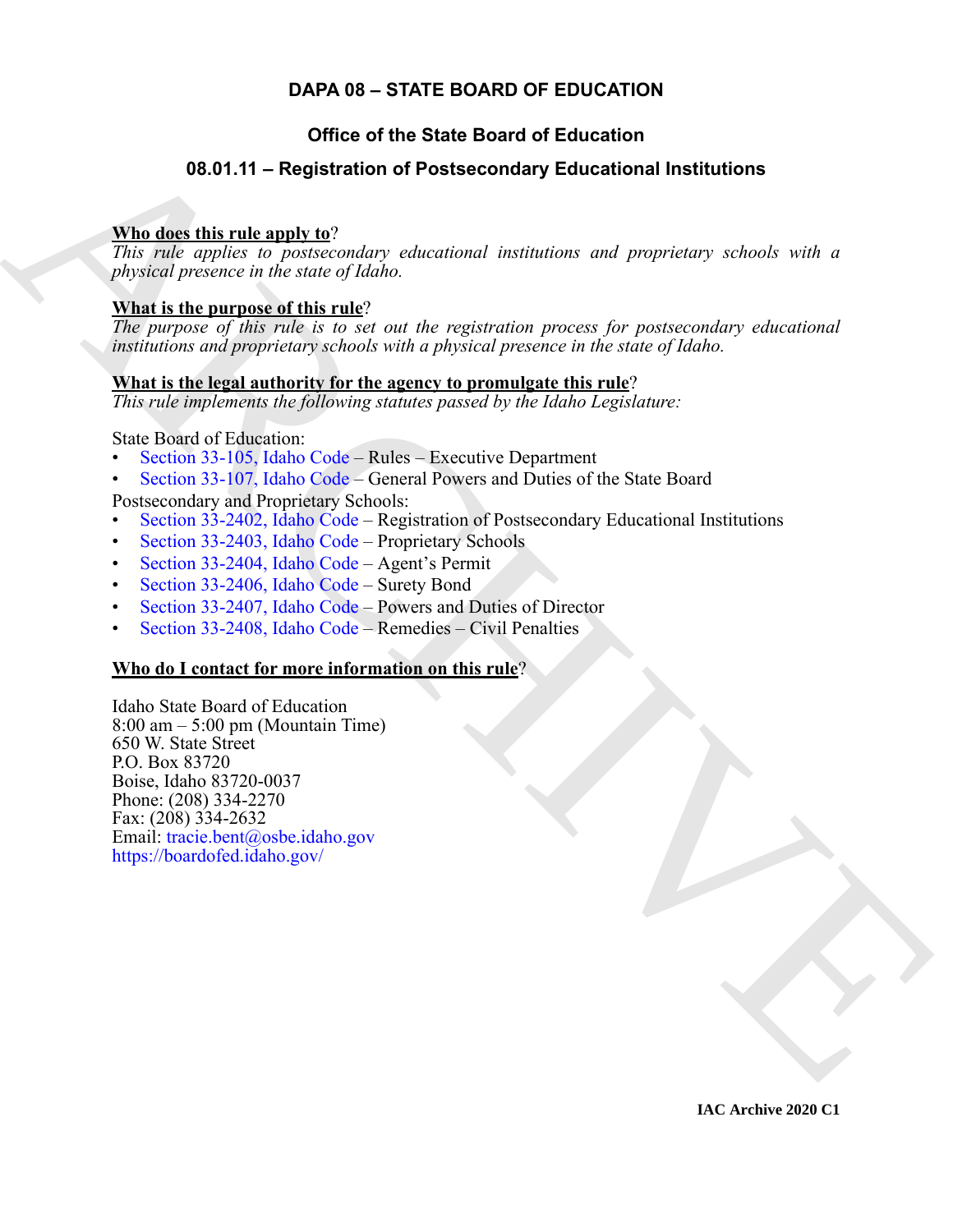# **Table of Contents**

# **DAPA 08 - STATE BOARD OF EDUCATION**

# 08.01.11 – Registration of Postsecondary Educational Institutions<br>and Proprietary Schools

| 200. Registration Of Postsecondary Educational Institutions.  4                                                         |  |
|-------------------------------------------------------------------------------------------------------------------------|--|
| 201. The Board May Notify The Postsecondary Educational Institution                                                     |  |
| Of Additional Information Required. <b>Communications</b> and all all and an amount of Additional Information Required. |  |
|                                                                                                                         |  |
|                                                                                                                         |  |
|                                                                                                                         |  |
| 302. The Board May Notify The Proprietary School Of Additional Information                                              |  |
|                                                                                                                         |  |
|                                                                                                                         |  |
|                                                                                                                         |  |
|                                                                                                                         |  |
|                                                                                                                         |  |
|                                                                                                                         |  |
|                                                                                                                         |  |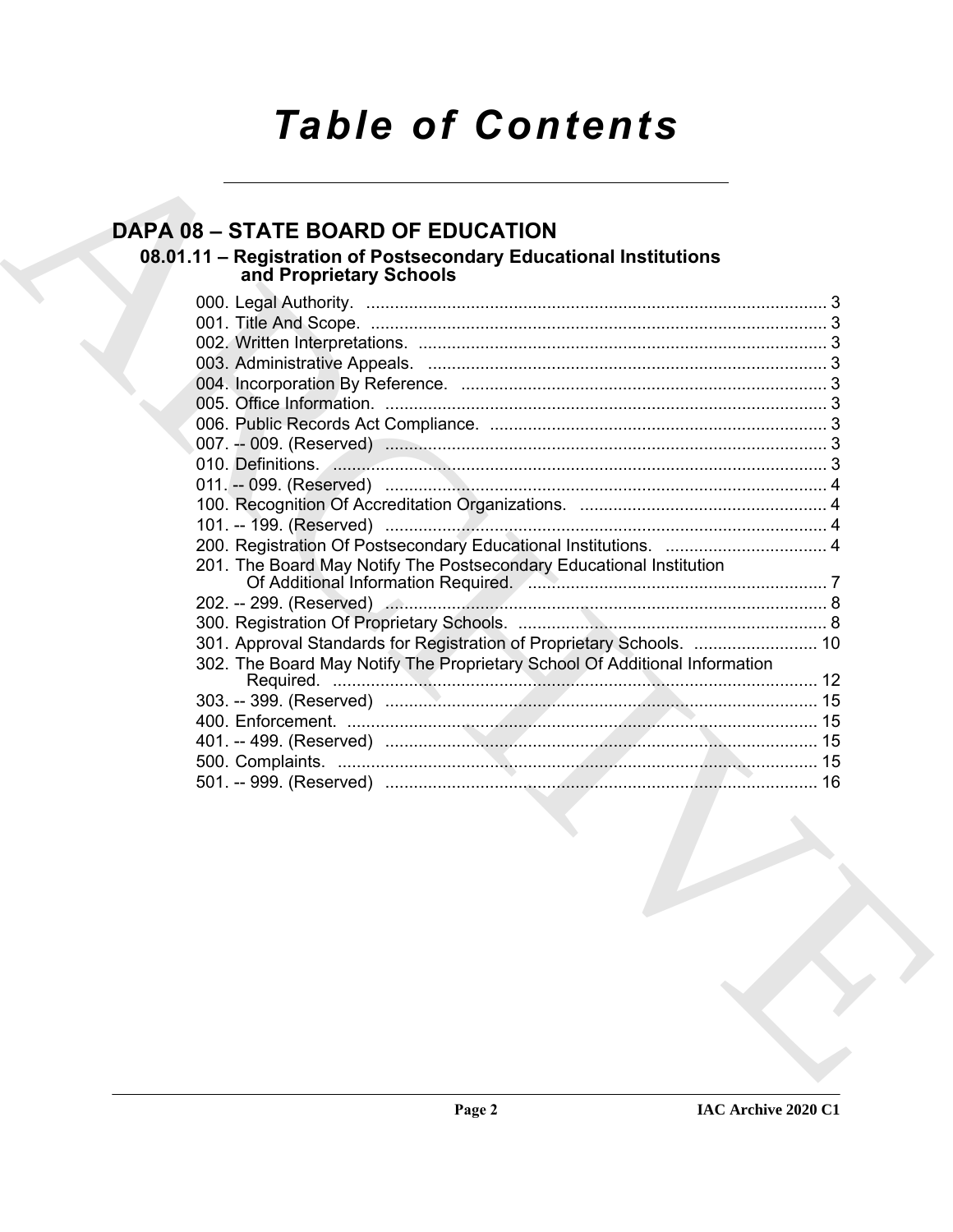#### <span id="page-2-0"></span>**08.01.11 – REGISTRATION OF POSTSECONDARY EDUCATIONAL INSTITUTIONS AND PROPRIETARY SCHOOLS**

### <span id="page-2-16"></span><span id="page-2-1"></span>**000. LEGAL AUTHORITY.**

### <span id="page-2-18"></span><span id="page-2-2"></span>**001. TITLE AND SCOPE.**

### <span id="page-2-19"></span><span id="page-2-3"></span>**002. WRITTEN INTERPRETATIONS.**

### <span id="page-2-10"></span><span id="page-2-4"></span>**003. ADMINISTRATIVE APPEALS.**

#### <span id="page-2-15"></span><span id="page-2-5"></span>**004. INCORPORATION BY REFERENCE.**

#### <span id="page-2-17"></span><span id="page-2-6"></span>**005. OFFICE INFORMATION.**

|  | 000.                      |              | LEGAL AUTHORITY.<br>The following rules are made under authority of Sections 33-105, 33-107, 33-2402, and 33-2403, Idaho Code, to<br>implement the provisions of Chapter 24, Title 33, Idaho Code.                                                                                                                                                                                                                                                                     | $(4-9-09)$  |
|--|---------------------------|--------------|------------------------------------------------------------------------------------------------------------------------------------------------------------------------------------------------------------------------------------------------------------------------------------------------------------------------------------------------------------------------------------------------------------------------------------------------------------------------|-------------|
|  | 001.                      |              | TITLE AND SCOPE.                                                                                                                                                                                                                                                                                                                                                                                                                                                       |             |
|  | and Proprietary Schools." | 01.          | Title. This rule are titled IDAPA 08.01.11, "Registration of Postsecondary Educational Institutions                                                                                                                                                                                                                                                                                                                                                                    | $(4-9-09)$  |
|  | purposes.                 | 02.          | Scope. This rule sets forth the registration requirements for postsecondary educational institutions<br>that are required to register with the Idaho State Board of Education ("Board") under Section 33-2402, Idaho Code,<br>and for proprietary schools required to register with the Board under Section 33-2403, Idaho Code. In addition, this<br>rule describes the standards and criteria for Board recognition of accreditation organizations, for registration | $(4-9-09)$  |
|  | 002.                      |              | <b>WRITTEN INTERPRETATIONS.</b><br>There are no written interpretations of this rule.                                                                                                                                                                                                                                                                                                                                                                                  | $(4-9-09)$  |
|  | 003.                      |              | <b>ADMINISTRATIVE APPEALS.</b><br>The Administrative Procedures Act, Chapter 52, Title 67, Idaho Code, applies to any denial of registration of any<br>postsecondary educational institution or proprietary school. Hearings and appeals are governed according to the<br>provisions of IDAPA 04.11.01, "Idaho Rules of Administrative Procedure of the Attorney General."                                                                                             | $(4-9-09)$  |
|  | 004.                      |              | <b>INCORPORATION BY REFERENCE.</b><br>There are no documents incorporated by reference.                                                                                                                                                                                                                                                                                                                                                                                | $(4-9-09)$  |
|  | 005.                      |              | <b>OFFICE INFORMATION.</b>                                                                                                                                                                                                                                                                                                                                                                                                                                             |             |
|  | and legal holidays.       | 01.          | <b>Office Hours</b> . The offices of the Board are open from 8 a.m. to 5 p.m., except Saturday, Sunday                                                                                                                                                                                                                                                                                                                                                                 | $(4-9-09)$  |
|  |                           | 02.          | Mailing Address. The mailing address of the Board is P.O. Box 83720, Boise, Idaho 83720-0037.                                                                                                                                                                                                                                                                                                                                                                          | $(4-9-09)$  |
|  |                           | 03.          | Street Address. The offices of the Board are located at 650 W. State Street, Boise, Idaho. (4-9-09)                                                                                                                                                                                                                                                                                                                                                                    |             |
|  |                           | 04.          | <b>Telephone.</b> The telephone number of the Board is (208) 334-2270.                                                                                                                                                                                                                                                                                                                                                                                                 | $(4-9-09)$  |
|  |                           | 05.          | Facsimile. The facsimile number of the Board is (208) 334-2632.                                                                                                                                                                                                                                                                                                                                                                                                        | $(4-9-09)$  |
|  |                           | 06.          | Web Address. The electronic address of the Board of Education is https://boardofed.idaho.gov.                                                                                                                                                                                                                                                                                                                                                                          | $(4-9-09)$  |
|  | 006.                      |              | PUBLIC RECORDS ACT COMPLIANCE.<br>This rule is subject to the provisions of the Public Records Act, Title 74, Chapter 1, Idaho Code.                                                                                                                                                                                                                                                                                                                                   | $(4-9-09)$  |
|  | $007. - 009.$             |              | (RESERVED)                                                                                                                                                                                                                                                                                                                                                                                                                                                             |             |
|  | 010.                      | DEFINITIONS. |                                                                                                                                                                                                                                                                                                                                                                                                                                                                        |             |
|  |                           | 01.          | Accredited. Defined in Section 33-2401(1), Idaho Code, and means that a postsecondary<br>educational institution has been recognized or approved as meeting the standards established by an accrediting<br>organization recognized by the Board.                                                                                                                                                                                                                       | $(4-9-09)$  |
|  |                           | 02.          | Agent. Defined in Section 33-2401(2), Idaho Code, and means any individual within the state of<br>Idaho who solicits students for or on behalf of a proprietary school.                                                                                                                                                                                                                                                                                                | $(4-9-09)$  |
|  |                           | 03.          | Agent's Certificate of Identification. Defined in Section 33-2401(3), Idaho Code, and means a<br>nontransferable written document issued to an agent by the proprietary school that the agent represents.                                                                                                                                                                                                                                                              | $(3-29-10)$ |
|  |                           |              |                                                                                                                                                                                                                                                                                                                                                                                                                                                                        |             |

#### <span id="page-2-8"></span><span id="page-2-7"></span>**007. -- 009. (RESERVED)**

#### <span id="page-2-14"></span><span id="page-2-13"></span><span id="page-2-12"></span><span id="page-2-11"></span><span id="page-2-9"></span>**010. DEFINITIONS.**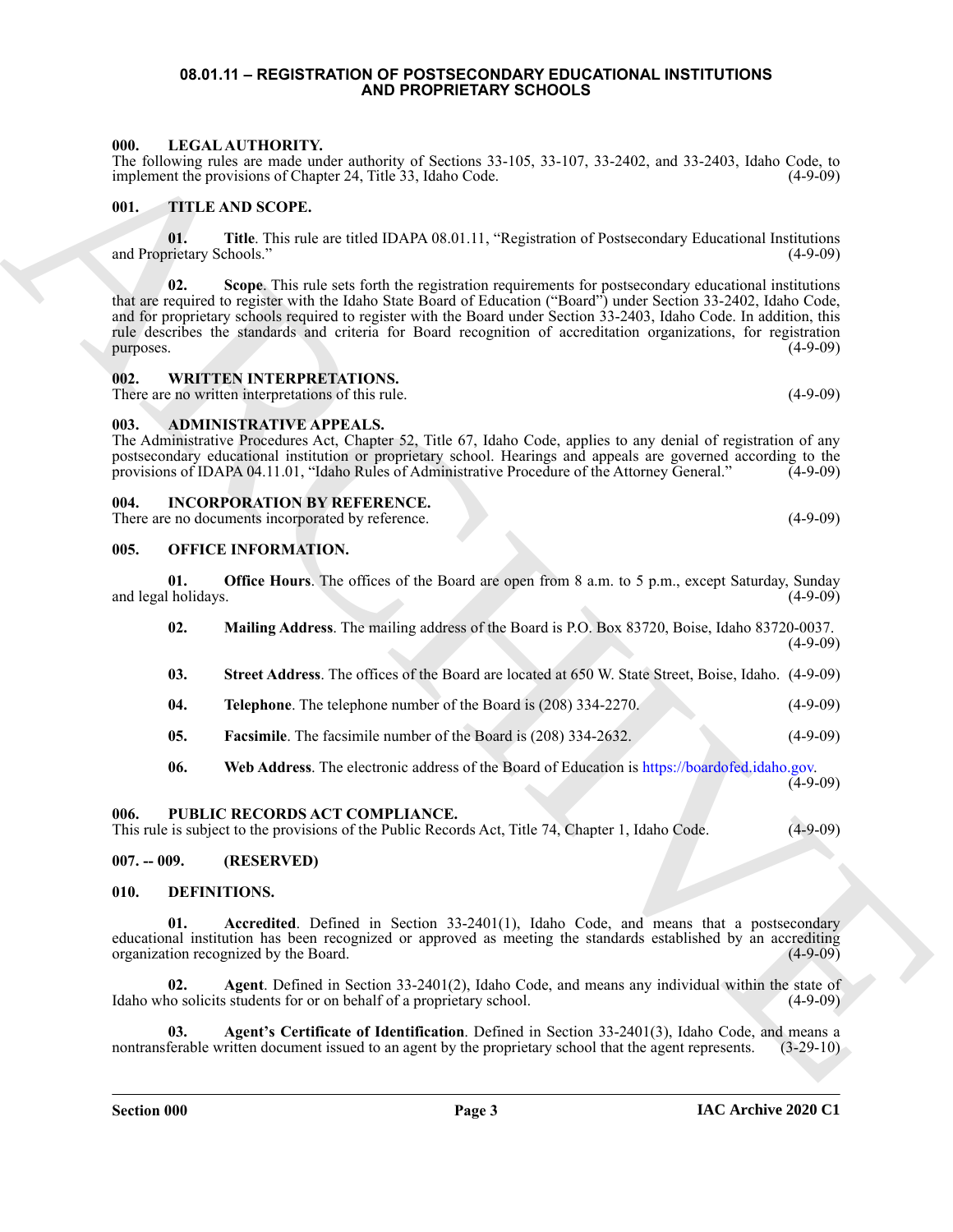<span id="page-3-4"></span>**04. Course**. Defined in Section 33-2401(5), Idaho Code, and means instruction imparted in a series of lessons or class meetings to meet an educational objective.

<span id="page-3-5"></span>**05. Course or Courses of Study**. Defined in Section 33-2401(6), Idaho Code, and means either a single course or a set of related courses for which a student enrolls, either for academic credit or otherwise. A course of study is sometimes also referred to in this rule as a program. (4-9-09)

<span id="page-3-6"></span>**06. Degree**. Defined in Section 33-2401(7), Idaho Code, and means any written or any academic title that contains, in any language, the word "associate," "bachelor," "baccalaureate," "masters," "doctor," or any abbreviation thereof, and that indicates or represents, or is intended to indicate or represent, that the person named thereon, in the case of any writing, or the person it is awarded thereto, in the case of any academic title, is learned in or has satisfactorily completed a prescribed course of study in a particular field or that the person has demonstrated proficiency in any field of endeavor as a result of formal preparation or training. (3-29-10) proficiency in any field of endeavor as a result of formal preparation or training.

<span id="page-3-7"></span>**07. Executive Director**. Defined in Section 33-102A, shall mean the Executive Officer of the Office of the State Board of Education, or his designee. (3-29-12)

<span id="page-3-8"></span>**08. Nonprofit**. Means an entity that is recognized under the Internal Revenue Code and applicable regulations as being tax exempt, or an entity such as a nonprofit or not-for-profit organization that possesses the following characteristics that distinguish it from a business enterprise: (a) contribution of significant amounts of resources from resource providers who do not expect commensurate or proportionate pecuniary return, (b) operating purposes other than to provide goods or services at a profit, and (c) absence of ownership interests like those of business enterprises.

<span id="page-3-9"></span>**09. Postsecondary Educational Institution**. Sometimes referred to in this rule simply as an institution, is defined in Section 33-2401(8), Idaho Code, and means an individual, or educational, business or other entity, whether legally constituted or otherwise, which maintains a presence within, or which operates or purports to operate, from a location within, the state of Idaho, and which provides a course or courses of study that lead to a degree, or which provides, offers or sells degrees. (4-9-09)

<span id="page-3-10"></span>**10. Proprietary School**. Sometimes referred to in this rule simply as a school, is defined in Section 33- 2401(9), Idaho Code, and means an individual, or educational, business or other entity, whether legally constituted or otherwise, which maintains a presence within, or which operates or purports to operate, from a location within the state of Idaho and which conducts, provides, offers or sells a course or courses of study, but which does not provide, offer or sell degrees.

#### <span id="page-3-0"></span>**011. -- 099. (RESERVED)**

#### <span id="page-3-11"></span><span id="page-3-1"></span>**100. RECOGNITION OF ACCREDITATION ORGANIZATIONS.**

Since Brazil entities and the Section 17.4901)3. Interdependent and the section of the section of the section of the section of the section of the section of the section of the section of the section of the section of the For purposes of registration of postsecondary educational institutions, the Board recognizes the regional and national accreditation organizations that are recognized by and in good standing with the United States Department of Education, and which accredit entire colleges or universities, and which do not accredit only courses or courses of study (such as specialized accreditation organizations). Further, the Board may recognize other accreditation organizations on a case-by-case basis. A request for recognition of other accreditation organizations for purposes of registration should be made to the Board's Chief Academic Officer, who will review and evaluate the request with the input and advice of the Board's Committee on Academic Affairs and Programs (CAAP). The Board will make a final decision based on such evaluation and review. (4-4-13)

#### <span id="page-3-2"></span>**101. -- 199. (RESERVED)**

#### <span id="page-3-13"></span><span id="page-3-12"></span><span id="page-3-3"></span>**200. REGISTRATION OF POSTSECONDARY EDUCATIONAL INSTITUTIONS.**

<span id="page-3-14"></span>**01. Delegation**. Section 33-2403, Idaho Code, provides that a postsecondary educational institution must hold a valid certificate of registration issued by the Board. The Board delegates authority to its Executive Director and the Office of the State Board of Education to administer the registration of postsecondary educational institution, in accordance with Title 33, Chapter 24, Idaho Code, and this rule. (3-20-20)T institution, in accordance with Title 33, Chapter 24, Idaho Code, and this rule.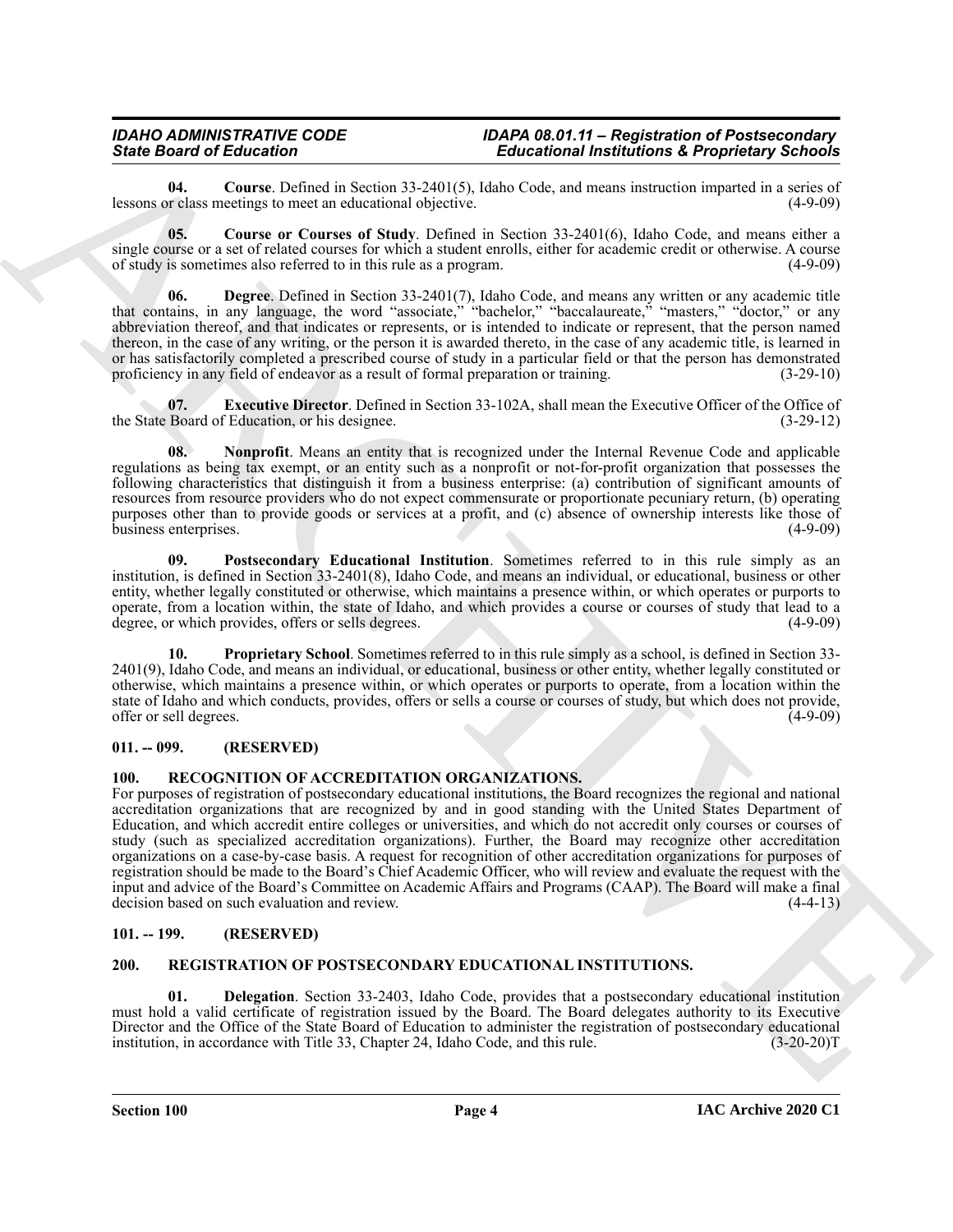#### <span id="page-4-2"></span>**02. Registration Requirement**. (3-20-20)T

**a.** Unless exempted by statute or this rule, as provided herein, a postsecondary educational institution which maintains a presence within the state of Idaho, or that operates or purports to operate from a location within the state of Idaho, shall register and hold a valid certificate of registration issued by the Board. An institution shall not conduct, provide, offer, or sell a course or courses of study, or degree unless registered. (3-20-20)T

**b.** Registration shall be for the period beginning on the date a certificate of registration is issued and continue through June 30 of the next succeeding year. A registered postsecondary educational institution must renew its certificate of registration annually, and renewal of registration is not automatic. (3-20-20)T

Renewal of registration shall be for the period beginning on July 1 of any year, and continue f the next succeeding year. (3-20-20)<sup>T</sup> through June 30 of the next succeeding year.

Since Board of Elistophema <br>
Reachesion and the state and the state and the state and the state and the state and the state and the state and the state and the state and the state and the state and the state and the state **d.** A new or start-up entity that desires to operate as a postsecondary educational institution in Idaho but which is not yet accredited by an accreditation organization recognized by the Board must register and operate as a proprietary school until accreditation is obtained. A new or start-up entity that is accredited and authorized to operate in another state, and which desires to operate as a postsecondary educational institution in Idaho offering degrees for which specialized program accreditation is required, may be granted approval to operate subject to the successful attainment of such program accreditation within the regular program accreditation cycle required by the accreditor. (3-20-20)T accreditor. (3-20-20)T

**e.** There is no inherent or private right to grant degrees in Idaho. That authority belongs only to ms properly authorized to operate in Idaho under these rules. (3-20-20) institutions properly authorized to operate in Idaho under these rules.

#### <span id="page-4-0"></span>**03. Idaho Presence**. (3-20-20)T

**a.** An institution shall be deemed to have a presence in Idaho, or to be operating or purporting to be operating from a location within the state of Idaho, if it owns, rents, leases, or uses any office or other type of physical location in Idaho, including a mailing or shipping center, or if it represents in any way, such as on an electronic or Internet website, to have an Idaho street or mailing address, including a post office box in Idaho, for purposes of conducting, providing, offering or selling a course or courses of study or degrees. (3-20-20)T

**b.** Idaho presence shall include medical/osteopathic education clinical instruction occurring in the state of Idaho as part of a course of study leading to a degree pursuant to a formal multi-year arrangement or agreement between such clinic and an institution providing medical/osteopathic education instruction where eleven (11) or more students of the institution are physically present simultaneously at a single field site. (3-20  $(11)$  or more students of the institution are physically present simultaneously at a single field site.

**c.** Idaho presence shall not include: (3-20-20)T

 i. Distance or online education delivered by an institution located outside of the state of Idaho to students in this state when the institution does not otherwise have physical presence in Idaho, as provided in Subsection 200.03.a. of this rule; (3-20-20)T

ii. Medical education instruction occurring in the state of Idaho by an institution pursuant to a medical<br>n program funded by the state of Idaho; (3-20-20) education program funded by the state of Idaho;

iii. Internship or cooperative training programs occurring in the state of Idaho where students are employed by or provide services to a business or company in this state and receive course credit from an institution related to such activities; or  $(3-20-20)$ related to such activities; or

Activities limited to the recruiting or interviewing of applicants or potential students in the state of Idaho, whether conducted by a compensated employee, agent, or representative of an institution, or by volunteer alumnus of an institution, even if such individual is physically located in this state. (3-20-20)T

#### <span id="page-4-1"></span>**04. Institutions Exempt from Registration**. (3-20-20)T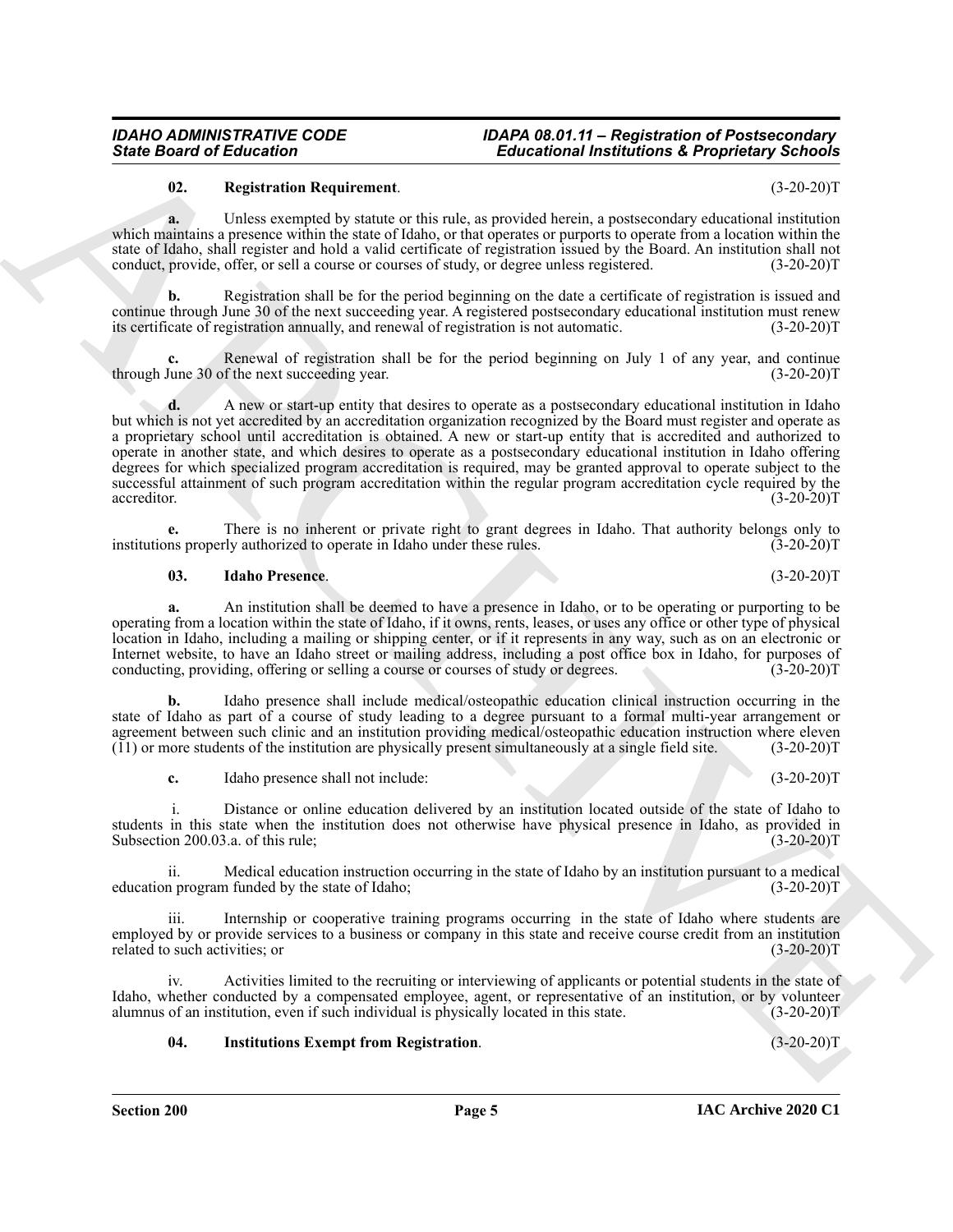**a.** Idaho public postsecondary educational institutions. Section 33-2402(1), Idaho Code, provides that a public institution supported primarily by taxation from either the state of Idaho or a local source in Idaho shall not<br>(3-20-20)T be required to register.

Since Board of Education in the Education of the Education of the Education 2013 (1942) and the Education Section 2013 (1942) and the Education 2013 (1942) and the Education 2013 (1942) and the Education 2013 (1942) and t **b.** Certain Idaho private, nonprofit, postsecondary educational institutions. A private, nonprofit, postsecondary educational institution that is already established and operational as of the date when this rule first went into effect (Brigham Young University - Idaho, College of Idaho, Northwest Nazarene University, New Saint Andrews College, Boise Bible College), and located within the state of Idaho, and that is accredited by an accreditation organization recognized by the Board, as set forth in Section 100 of this rule, shall not be required to register. A private, nonprofit, institution is located within the state of Idaho only if it has been lawfully organized in the state of Idaho and its principal place of business is located within the state of Idaho. An institution exempt under this subsection may voluntarily register by following the procedure for registration provided herein. this subsection may voluntarily register by following the procedure for registration provided herein.

**c.** Idaho religious institutions. A religious institution located within the state of Idaho that is owned, controlled, operated, and maintained by a religious organization lawfully operating as a nonprofit religious corporation and that grants only religious degrees shall not be required to register. (3-20-20) corporation and that grants only religious degrees shall not be required to register.

<span id="page-5-3"></span>**05. Institutions That Must Register**. Unless exempt under Subsection 200.04 of this rule, any entity that desires to operate as a postsecondary educational institution in Idaho must register as provided herein.  $(3-20-20)T$ 

<span id="page-5-0"></span>**06. Application**. A postsecondary educational institution that is required to register under this rule must submit to the Board office an application for registration (either an application for initial registration or renewal of registration, as applicable), on the form provided by the Board office. The application must include a list of each course, course of study, and degree the applicant institution intends to conduct, provide, offer, or sell in Idaho during<br>(3-20-20) the registration year.

<span id="page-5-4"></span>**07. Registration Fees**. The Board shall assess an annual registration fee for initial registration or renewal of registration of a postsecondary educational institution. The registration fee must accompany the application for registration, and shall be in the amount of one-half of one percent (.5%) of the gross Idaho tuition revenue of the institution during the previous tax reporting year (Jan 1 - Dec 31), but not less than one hundred dollars  $(100)$  and not to exceed five thousand dollars  $(\$5,000)$ . The institution must provide financial documentation to substantiate the amount of revenue reported. Registration fees are nonrefundable.  $(3-20-20)$ substantiate the amount of revenue reported. Registration fees are nonrefundable.

<span id="page-5-1"></span>**08. Deadline for Registration**. An initial application for registration may be submitted to the Board at anytime. An institution should expect the Board's review process for an initial registration to take approximately three (3) to five (5) months. An application for renewal of registration must be submitted to the Board on or before the first business day of May that precedes the registration year. The renewal will be processed within thirty (30) days. Institutions that do not adhere to this schedule and whose renewals are not processed by July 1st must cease all active operations until approval of registration is received. (3-20-20) active operations until approval of registration is received.

#### <span id="page-5-2"></span>**09. Information Required**. (3-20-20)T

**a.** An application must include all the information requested on the application form, as well as the g information:  $(3-20-20)T$ following information:

i. Copy of most recent accreditation letter showing the period of approval; (3-20-20)T

ii. Current list of chief officers - e.g. president, board chair, chief academic officer, chief fiscal officer;  $(3-20-20)T$ 

iii. Enrollment data for current and past two (2) years; (3-20-20)T

iv. Copy of annual audited financial statement, or other financial instrument as established by the e director; (3-20-20) executive director;

v. Any additional information that the Board may request. (3-20-20)T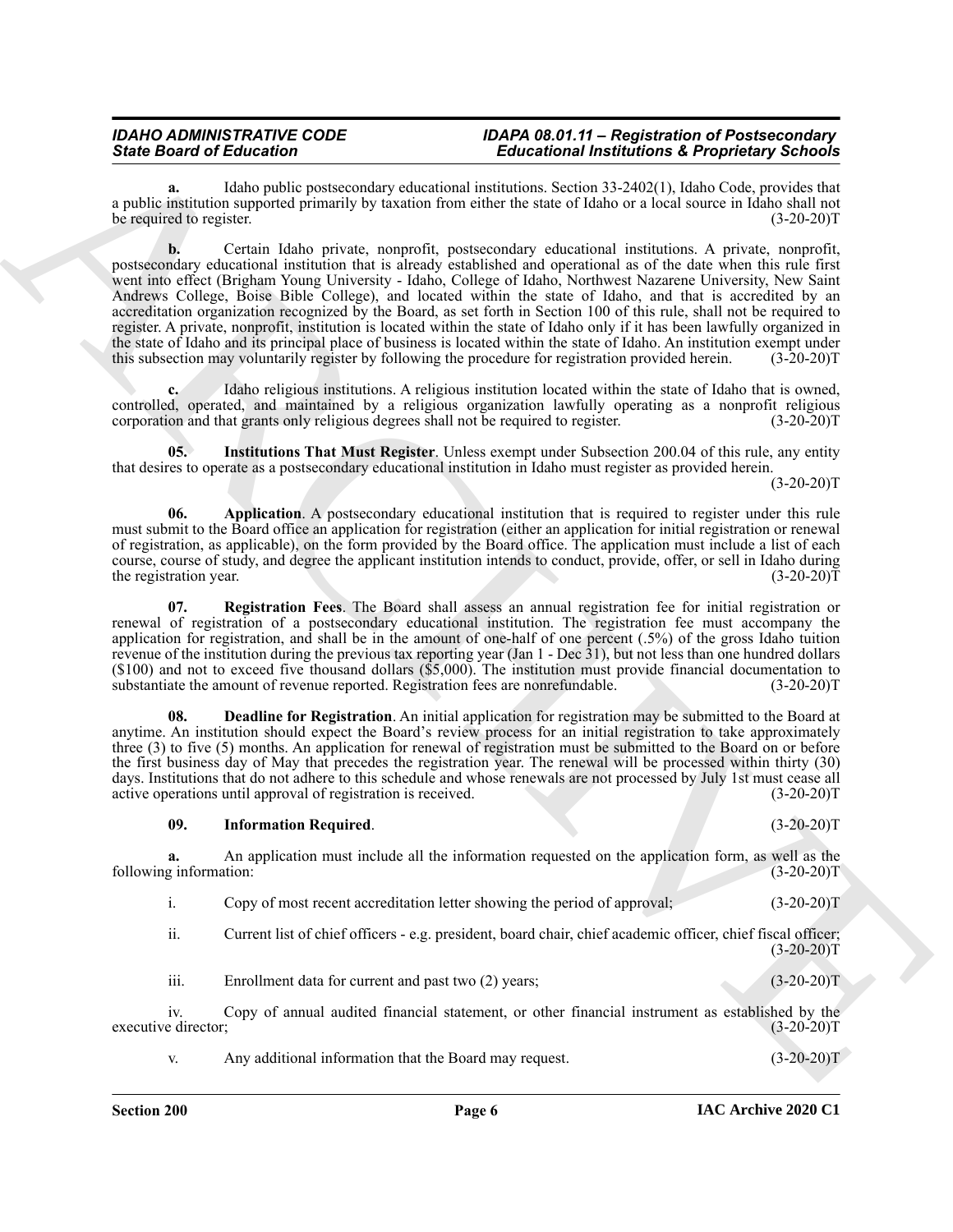vi. All advertising, pamphlets, and other literature used to solicit students and all contract forms must accurately represent the purpose of the school, its courses or courses of study, and other relevant information to assist students in making an informed decision to enroll. Institutions offering courses or courses of study which require clinical, practicum or internship components must provide students in writing information regarding the number of clinical, practicum or internship positions available and the location of said positions. Institutions with courses or courses of study that have not been fully accredited must disclose to prospective students in these courses or courses of study the accreditation status of the program and anticipated date for full accreditation. (3-20-20)T

**b.** The Board may, in connection with a renewal of registration, request that an institution only submit information that documents changes from the previous year, provided that the institution certifies that all information and/or documentation submitted in a previous registration year remains current. The annual registration fee, described in Subsection 200.07 of this rule, shall remain applicable. (3-20-20) described in Subsection 200.07 of this rule, shall remain applicable.

#### <span id="page-6-1"></span><span id="page-6-0"></span>**201. THE BOARD MAY NOTIFY THE POSTSECONDARY EDUCATIONAL INSTITUTION OF ADDITIONAL INFORMATION REQUIRED.**

If the Board is unable to determine the nature and activities of an institution on the basis of the information provided by the institution under this rule, then the Board may notify the institution of additional information that it will be required to provide in connection with the application for registration. (4-9-09)

<span id="page-6-6"></span>**01. Verification of Information**. The Board may verify the accuracy of submitted information by inspection, visitation, or any other means it considers necessary. The applicant institution shall be responsible for any costs the Board incurs, including travel, associated with this review.

<span id="page-6-3"></span>**02. Criteria for Approval of Registration**. To be approved for registration, the institution must demonstrate that it is in compliance with Chapter  $\tilde{2}4$ , Title 33, Idaho Code and this rule. An institution must remain in compliance for the registration year. (4-9-09) compliance for the registration year.

**Public Information**. All information submitted to the Board in connection with the application is are as set forth in the Public Records Act, Title 9, Chapter 3, Idaho Code. (3-29-12) subject to disclosure as set forth in the Public Records Act, Title 9, Chapter 3, Idaho Code.

#### <span id="page-6-5"></span><span id="page-6-2"></span>**04. Certificate of Registration or Exemption**. (3-29-12)

Since Board of Entremporal computers. The Entremotion and total state interesting and the entrepotential and the entrepotential and the entrepotential and the entrepotential and the entrepotential and the entrepotential a **a.** A certificate of registration will be issued to a postsecondary educational institution that has paid its registration fee and has been approved under this rule. A certificate evidencing initial registration will be effective the date it is issued, and continue through June 30 of the next succeeding year. A renewal certificate will be for the period July 1 through June 30 of the next succeeding year. No institution that is registered with the Board shall advertise or represent in any manner that it is accredited by the Board. An institution may only represent that it is "Registered with the Idaho State Board of Education." Registration is not an endorsement of the institution or any of its courses, courses of study, or degrees.  $(4-7-11)$ courses of study, or degrees.

**b.** An institution exempt from registration under these rules may request a certificate of exemption. (3-29-12)

**c.** If a postsecondary educational institution wishes to offer additional courses, courses of study, or degrees during a registration year that were not included in its annual registration application to the Board, then the institution must submit a letter to the Board Office along with documentation of its accrediting agency's approval of those specific curriculum changes. (4-7-11)

**05. Disapproval and Appeal**. If a postsecondary educational institution's request for initial registration, or renewal of registration, is disapproved by the Board, then the institution may appeal such decision by submitting written request. The request must be in writing and made to the Board office within thirty (30) days of the date the institution is notified of the disapproval. (3-28-18)

#### <span id="page-6-7"></span><span id="page-6-4"></span>**06. Withdrawal of Approval**. (4-9-09)

**a.** The Board may refuse to renew, or may revoke or suspend approval of, an institution's registration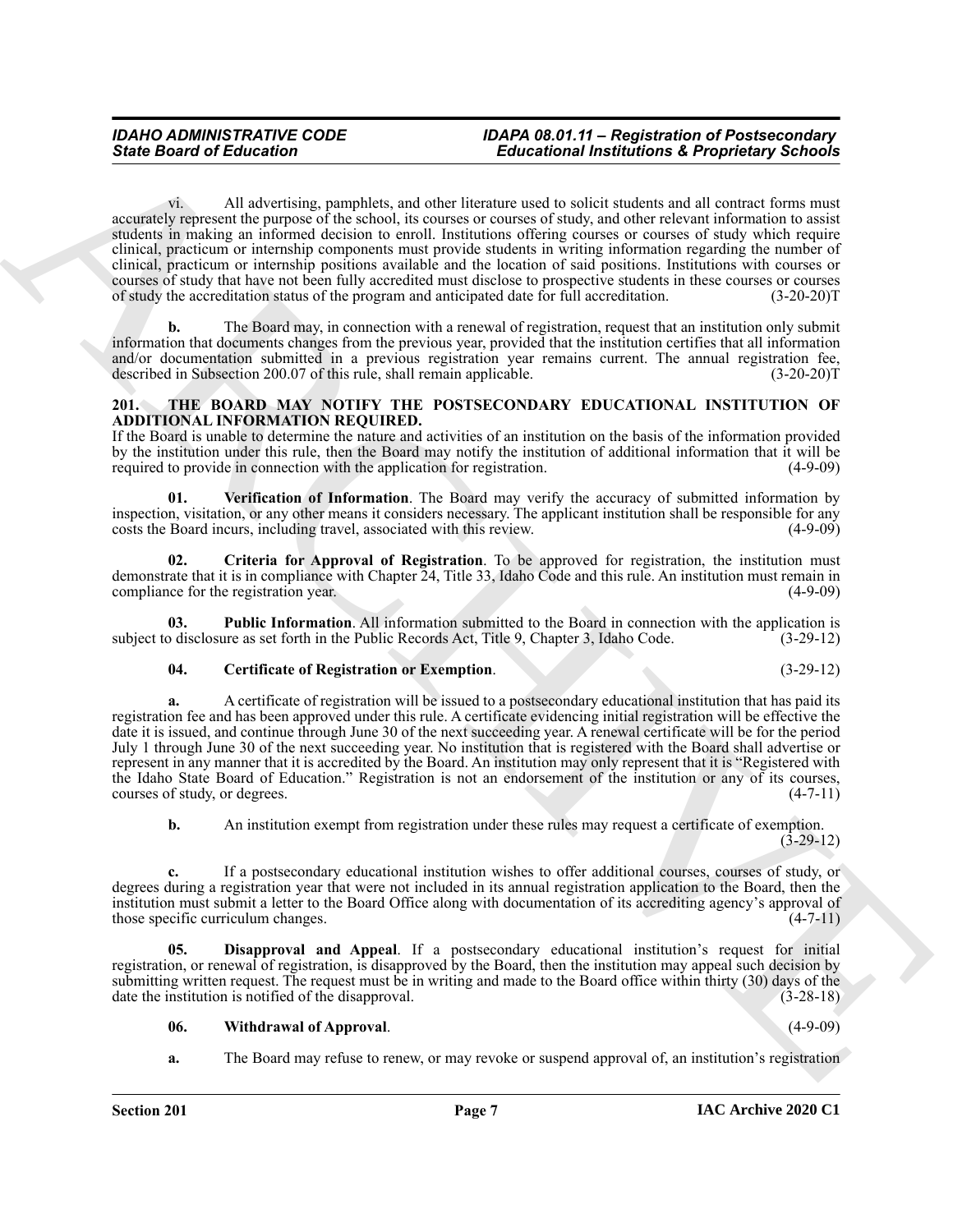by giving written notice and the reasons therefore to the institution. The institution may request a hearing relating to such decision under IDAPA 04.11.01, "Idaho Rules of Administrative Procedure of the Attorney General. such decision under IDAPA 04.11.01, "Idaho Rules of Administrative Procedure of the Attorney General."

**b.** Withdrawal of approval may be for one (1) or more of the following reasons: (4-9-09)

i. Violation of Chapter 24, Title 33, Idaho Code or this rule; (4-9-09)

ii. Providing false, misleading, deceptive, or incomplete information to the Board; (4-9-09)

iii. Presenting to prospective or current students information about the institution which is false, t, misleading, deceptive, or inaccurate in a material respect; (3-29-12) fraudulent, misleading, deceptive, or inaccurate in a material respect;

iv. Refusing to allow reasonable inspection or to supply reasonable information after a written request by the Board Office has been received; or (3-29-12)

v. Loss of accreditation status. (3-29-12)

**c.** If any information contained in the application submitted by the institution becomes incorrect or incomplete, then the registered institution shall notify the Board office of such change within thirty (30) days. An institution that ceases operation during the course of a registration year shall immediately inform the Board Office of this event.  $(3-29-12)$ 

#### <span id="page-7-0"></span>**202. -- 299. (RESERVED)**

#### <span id="page-7-2"></span><span id="page-7-1"></span>**300. REGISTRATION OF PROPRIETARY SCHOOLS.**

**01. Delegation**. Section 33-2403, Idaho Code, provides that a proprietary school must hold a valid certificate of registration issued by the Board. The Board delegates authority to its Executive Director and the Office of the State Board of Education to administer the registration of proprietary schools, in accordance with Title 33, Chapter 24, Idaho Code, and this rule.

#### <span id="page-7-5"></span><span id="page-7-3"></span>**02. Registration Requirement**. (3-20-20)T

Since Brackwater Scholars (and European Controller Scholars (and European Controller Scholars (1940)<br>
And the state of the Controller Scholars (and European Controller Scholars (and European Controller Scholars (4.49%)<br>
4 **a.** Unless exempted by statute or this rule, as provided herein, a proprietary school which maintains a presence within the state of Idaho, or which operates or purports to operate from a location within the state of Idaho, shall register annually and hold a valid certificate of registration issued by the Board. A school shall not conduct, provide, offer, or sell a course or courses of study unless registered. A school shall not solicit students for or on behalf of such school, or advertise in this state, unless registered. (3-20-20)T

**b.** Registration shall be for the period beginning July 1 of any year and continue through June 30 of the next succeeding year. For a school that has not previously registered with the Board, registration shall be for the period beginning on the date of issuance of a certificate of registration and continue through June 30 of the next succeeding year. A registered proprietary school must renew its certificate of registration annually and renewal of registration is not automatic. (3-20-20) registration is not automatic.

**c.** Renewal of registration shall be for the period beginning on July 1 of any year, and continue June 30 of the next succeeding year. (3-20-20) through June 30 of the next succeeding year.

#### <span id="page-7-4"></span>**03. Idaho Presence**. (3-20-20)T

**a.** A school shall be deemed to have a presence in Idaho, or to be operating or purporting to be operating from a location within the state of Idaho, or if it owns, rents, leases, or uses any office or other type of physical location in Idaho, including a mailing or shipping center, or if it represents in any way, such as on an electronic or Internet website, to have an Idaho street or mailing address, including a post office box in Idaho, for purposes of conducting, providing, offering or selling a course or courses of study or degrees. (3-20-20)T

**b.** Idaho presence shall not include: (3-20-20)T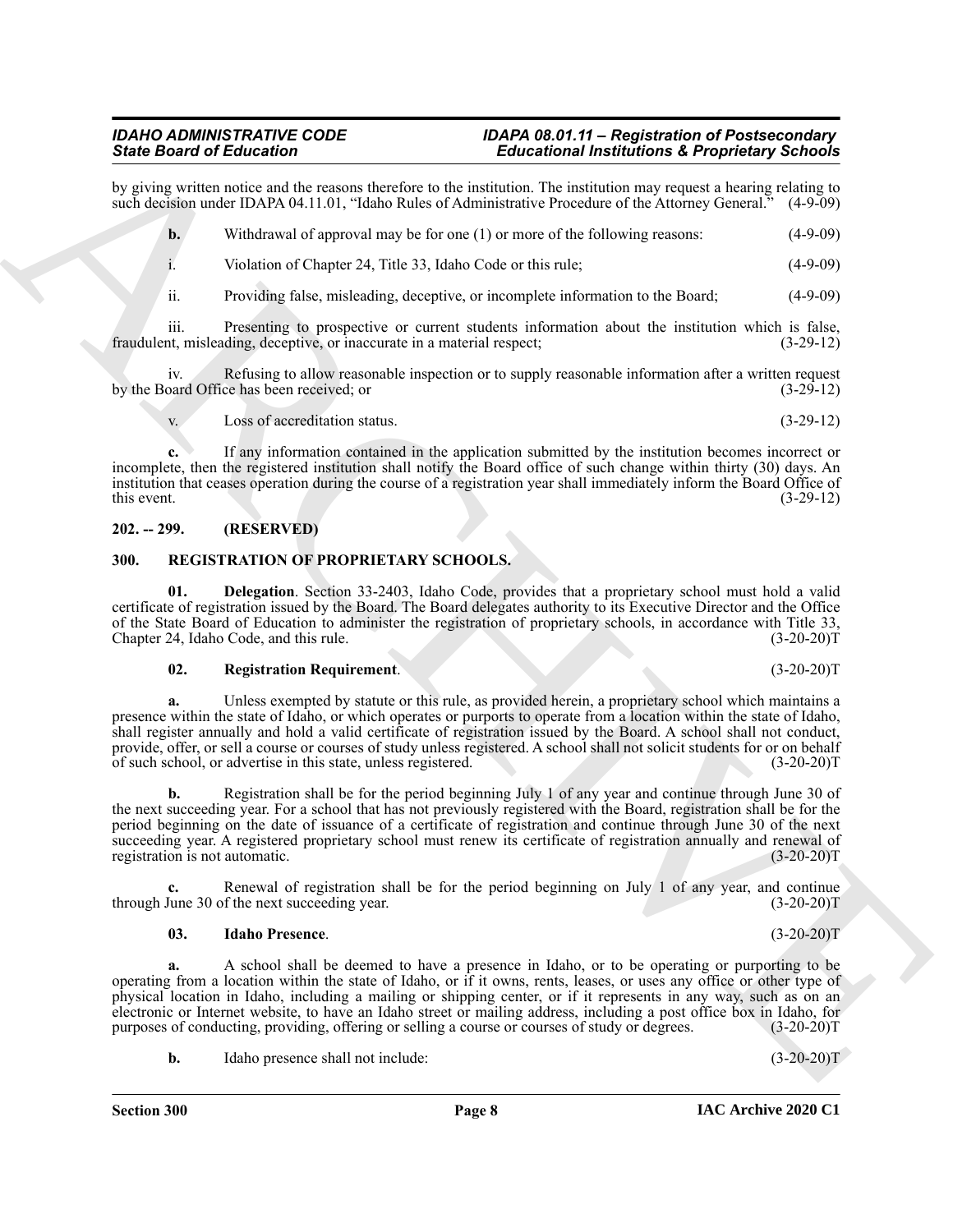i. Distance or online education delivered by an institution located outside of the state of Idaho to students in this state when the institution does not otherwise have physical presence in Idaho, as provided in Subsection 300.03.a. of this rule; (3-20-20) Subsection 300.03.a. of this rule;

ii. Internship or cooperative training programs occurring in the state of Idaho where students are employed by or provide services to a business or company in this state and receive course credit from an institution related to such activities; or (3-20-20)T

Activities limited to the recruiting or interviewing of applicants or potential students in the state of Idaho, whether conducted by a compensated employee, agent, or representative of an institution, or by volunteer alumnus of an institution, even if such individual is physically located in this state. (3-20-20)T alumnus of an institution, even if such individual is physically located in this state.

<span id="page-8-1"></span>**04. Exemptions from Registration**. The following individuals or entities are specifically exempt from the registration requirements of this rule: (3-20-20)T

**a.** An individual or entity that offers instruction or training solely avocational or recreational in s determined by the Board. (3-20-20) nature, as determined by the Board.

**b.** An individual or entity that offers courses recognized by the Board which comply in whole or in the compulsory education law.  $(3-20-20)T$ part with the compulsory education law.

**c.** An individual or entity that offers a course or courses of study sponsored by an employer for the and preparation of its own employees, and for which no tuition fee is charged to the student. (3-20-20)T training and preparation of its own employees, and for which no tuition fee is charged to the student.

**d.** An individual or entity which is otherwise regulated, licensed, or registered with another state ursuant to Title 54, Idaho Code.  $(3-20-20)$ T agency pursuant to Title 54, Idaho Code.

**e.** An individual or entity that offers intensive review courses designed to prepare students for certified public accountancy tests, public accountancy tests, law school aptitude tests, bar examinations or medical college admissions tests, or similar instruction for test preparation. (3-20-20) college admissions tests, or similar instruction for test preparation.

**f.** An individual or entity offering only workshops or seminars lasting no longer than three (3) calendar days and offered no more than four (4) times per year. (3-20-20)T

A parochial or denominational institution providing instruction or training relating solely to thich degrees are not granted. (3-20-20)<sup>T</sup> religion and for which degrees are not granted.

An individual or entity that offers postsecondary credit through a consortium of public and private ersities under the auspices of the Western Governors University. (3-20-20)<sup>T</sup> colleges and universities under the auspices of the Western Governors University.

**i.** An individual or entity that offers flight instruction and that accepts payment for services for such training on a per-flight basis after the training occurs, or that accepts advance payment or a deposit for such training in a de minimus amount equal to or less than fifteen (15) percent of the total course or program cost.  $(3-20-20)\bar{T}$ 

<span id="page-8-2"></span><span id="page-8-0"></span>**05. Application**. A proprietary school that is required to register under this rule must submit to the Board office an application for registration (either an application for initial registration, or renewal of registration, as applicable), on a form provided by the Board office. The application must include a list of each course or courses of study the applicant school intends to conduct, provide, offer or sell in Idaho during the registration year. (3-20-20)T

Since Board of Entremotion Control in the Entrepotition of Propries of School<br>
and the same of the same school and the same school and the same school and the same school and the same school and the same school and the sa **06. Registration Fees**. The Board shall assess an annual registration fee for initial registration or renewal of registration. The registration fee must accompany the application for registration, and shall be one-half of one percent (.5%) of the gross Idaho tuition revenue of the school during the previous tax reporting year (Jan 1 - Dec 31), but not less than one hundred dollars (\$100) and not to exceed five thousand dollars (\$5,000). The school shall provide documentation to substantiate the amount of revenue reported. Registration fees are nonrefundable.

 $(3-20-20)T$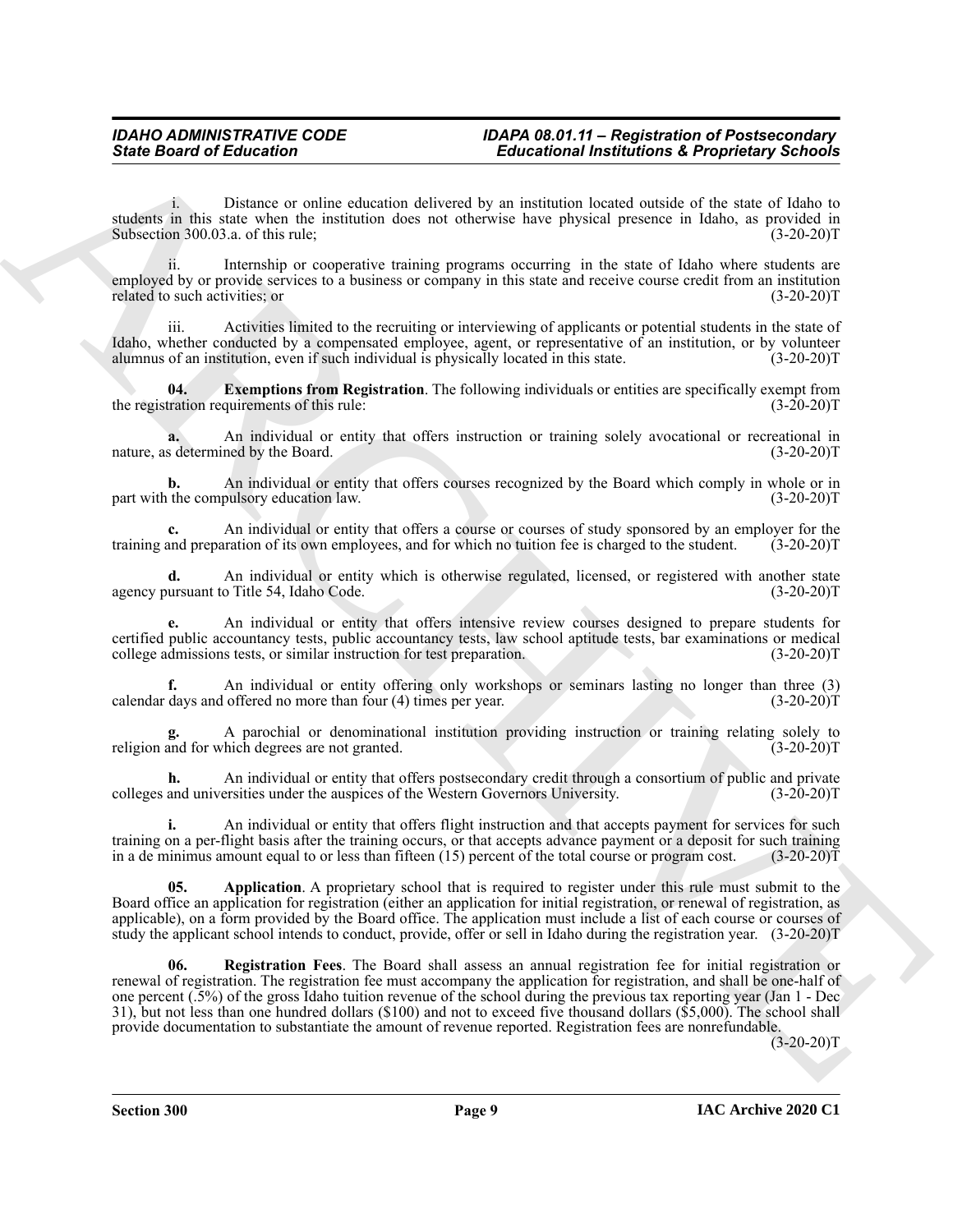<span id="page-9-5"></span><span id="page-9-4"></span>**07. Deadline for Registration**. An initial application for registration may be submitted to the Board at anytime. A school should expect the Board review process for an initial registration to take approximately three (3) to five (5) months. An application for renewal of registration must be submitted to the Board on or before the first business day of May that precedes the registration year. The renewal will be processed within thirty (30) days. Institutions that do not adhere to this schedule and whose renewals are not processed by July 1st must cease all active operations until approval of registration is received. (3-20-20)T

Since Boston of Education for the state of Education in the internal state for the state of the state of the state of the state of the state of the state of the state of the state of the state of the state of the state of **08. Information Required**. Such application must include all the information requested on the application form. In addition, a school must attest by signature of the primary official on the application form that it is in compliance with Standards I through V set forth in Section 301 of this rule and must provide verification of compliance with Standards I through V set forth in Section 301 of this rule upon request. The Board may, in connection with a renewal of registration, request that a school only submit information that documents changes from the previous year, provided that the school certifies that all information and/or documentation submitted in a previous registration year remains current. The annual registration fee, described in Subsection 300.06 of this rule, shall remain applicable. (3-20-20)T

### <span id="page-9-1"></span><span id="page-9-0"></span>**301. APPROVAL STANDARDS FOR REGISTRATION OF PROPRIETARY SCHOOLS.**

The Board and its designee accepts the responsibility for setting and maintaining approval standards for proprietary schools that plan to offer courses or a set of related courses in or from Idaho in order to protect consumers and to ensure quality educational programs are provided throughout the state. A school must meet all of the standards prior to issuance of a certificate of registration and the school must provide required evidence to document compliance with the standards as identified in the application form. A certificate of registration may be denied if all of the standards are not met. (4-9-09) standards are not met.

<span id="page-9-2"></span>**01. Standard I - Legal Status and Administrative Structure**. The school must be in compliance with all local, state and federal laws, administrative rules, and other regulations applicable to proprietary schools. (4-9-09)

**a.** The school must have a clearly stated educational purpose that is consistent with the courses or a ated courses under consideration for approval.  $(4-7-11)$ set of related courses under consideration for approval.

**b.** The ownership of the school, its agents, and all school officials must be identified by name and (4-9-09) title. (4-9-09)

**c.** Each owner, agent, instructor and/or school official must be appropriately qualified by the trade is applicable) to ensure courses are of high quality and the rights of students are protected. (3-29-12) board (as applicable) to ensure courses are of high quality and the rights of students are protected.

Written policies must be established to govern admissions and re-admission of dismissed students, hiring procedures, and working conditions; evaluation/assessment of all employees and instructional offerings; student and instructor rights and responsibilities; grievance procedures; approval of the curriculum and other academic procedures to ensure the quality of educational offerings. (4-7-11) academic procedures to ensure the quality of educational offerings.

**e.** Procedures for assessing/evaluating the effectiveness of instruction must be established. Evaluation and assessment results must be used to improve courses or courses of study. (4-9-09)

**f.** All advertising, pamphlets, and other literature used to solicit students and all contract forms must accurately represent the purpose of the school, its courses or courses of study, anticipated job opportunities, and other relevant information to assist students in making an informed decision to enroll. Schools offering courses or courses of study which require clinical, practicum or internship components must provide students in writing information regarding the number of clinical, practicum or internship positions available and the location of said positions. The school must provide to each prospective student, newly-enrolled student, and returning student complete and clearly presented information indicating the school's current completion and job placement rate. (4-4-13) presented information indicating the school's current completion and job placement rate.

**02. Standard II - Courses or Courses of Study**. Instruction must be the primary focus of the school. All courses or courses of study must prepare students to enter employment upon completion of the program or prepare them for self-employment. (3-29-12) prepare them for self-employment.

<span id="page-9-3"></span>**a.** The requirements for each course or courses of study must be defined clearly including applicable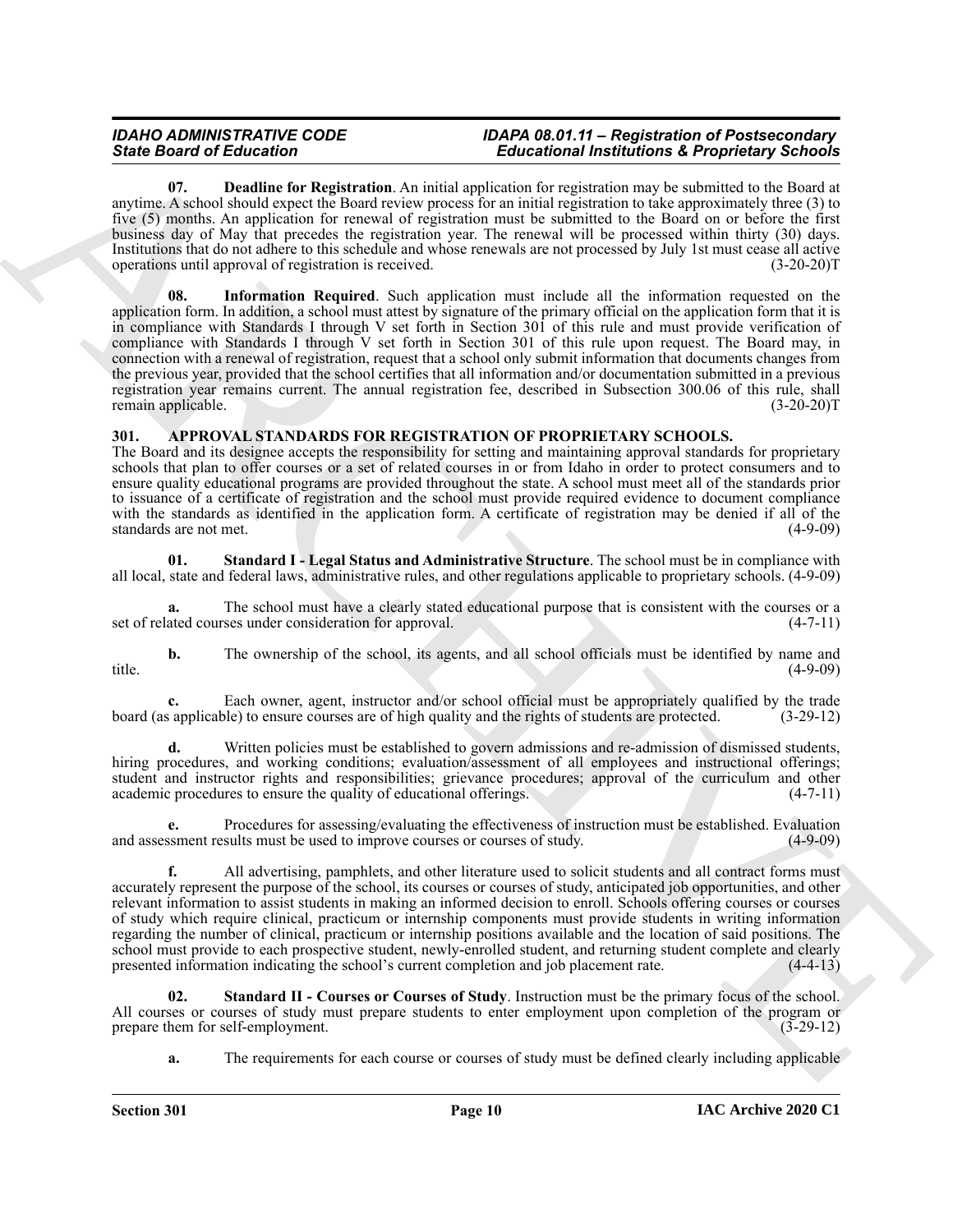Sink Book of Editorial one of the Christian II and the Christian II and the Christian II and the Christian II and the Christian II and the Christian II and the Christian II and the Christian II and the Christian II and th completion requirements or other requirements such as practicums and clinicals. Courses or courses of study must follow applicable trade or occupational board training curriculum standards or be designed using effective learning strategies for students, identifying and organizing all instructional materials and specialized facilities, identifying instructional assessment methods, and evaluating the effectiveness of the course offerings. Applicants must include an attestation that courses or courses of study applicable to occupations, which are otherwise regulated, licensed, or registered with another state agency or state board, meet the regulating state agency or state board standards for licensure or certification at the time of application. The office of the state board of education does not review course or program curriculum. (3-28-18)

**b.** Written course descriptions must be developed for all courses or courses of study. Written course descriptions must be provided to instructors. Instructors are expected to follow course descriptions. A syllabus must be developed for each course and distributed to students at the beginning of the course. (3-29-12)

**c.** The school must assure that a course or courses of study will be offered with sufficient frequency to enable students to complete courses or courses of study within the minimum time for completion. (4-9-09)

**d.** The school must clearly state the cost of each course or courses of study and identify the payment This information, and the refund policy, must be given to students in writing. (3-29-12) schedule. This information, and the refund policy, must be given to students in writing.

<span id="page-10-0"></span>**03. Standard III - Student Support Services**. The school must have clearly defined written policies that are readily available to students. Polices must address students rights and responsibilities, grievance procedures, and define what services are available to support students. (3-29-12) and define what services are available to support students.

**a.** The admission of students must be determined through an orderly process established in a written policy using published criteria which must be uniformly applied. Admissions decisions must take into account the capacity of the student to grasp and complete the instructional training program and the ability of the school to handle the unique needs of the students it accepts.

**b.** There must be a clearly defined policy to re-evaluate students dismissed from the school and, if ate, to readmit them. (3-29-12) appropriate, to readmit them.

**c.** The school must establish and adhere to a clear and fair policy regarding due process in disciplinary matters for all students, given to each student upon enrollment in the school. The school must provide the name and contact information for the individual who is responsible for dealing with student grievances and other complaints and for handling due process procedures. (3-29-12)

**d.** Prior to enrollment, all prospective students must receive the following information in writing:  $(3-29-12)$ 

i. Information describing the purpose, length, and objectives of the courses or courses of study;  $(4-9-09)$ 

ii. Completion requirements for the courses or courses of study; (4-9-09)

iii. The schedule of tuition, fees, and all other charges and all expenses necessary for completion of the courses or courses of study;

| 1V. | Cancellation and refund policies: |  |  |  |
|-----|-----------------------------------|--|--|--|
|     |                                   |  |  |  |

v. An explanation of satisfactory progress, including an explanation of the grading/assessment system; (4-9-09)

vi. The calendar of study including registration dates, beginning and ending dates for all courses, and holidays; (4-9-09)

vii. A complete list of instructors and their qualifications; (4-9-09)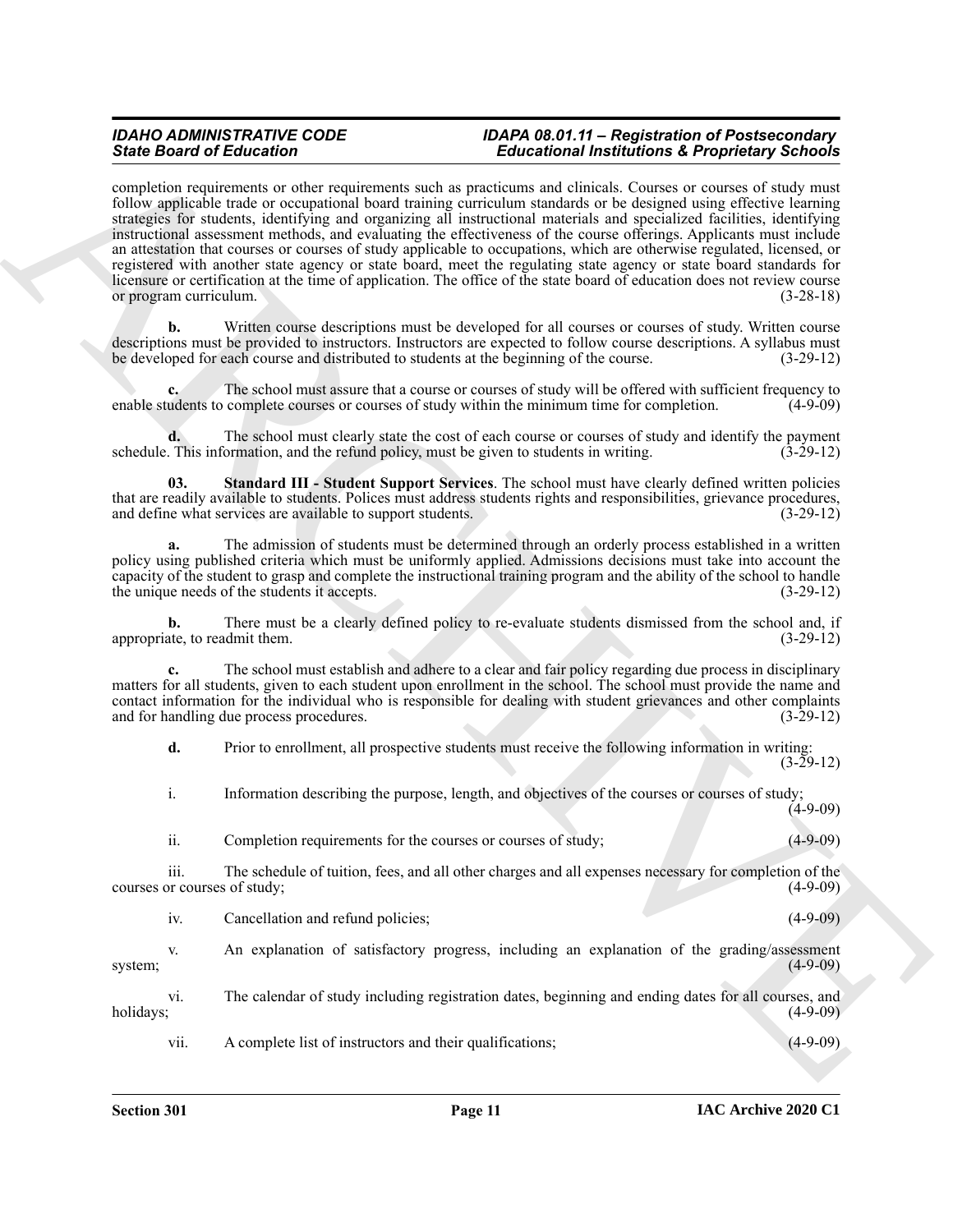<span id="page-11-1"></span>Since Board of Eclivation Constraints and the strength of the strength of the strength of the strength of the strength of the strength of the strength of the strength of the strength of the strength of the strength of the viii. A listing of available student services; and (4-9-09) **e.** Accurate and secure records must be kept for all aspects of the student record including, at n. admissions information, and the courses each student completed. (4-9-09) minimum, admissions information, and the courses each student completed. **04. Standard IV - Faculty/Instructor Qualifications and Compensation**. (3-29-12) **a.** Instructor qualifications (training and experience) must be recorded and available to students. (3-29-12) **b.** There must be a sufficient number of full-time instructors to maintain the continuity and stability of (4-9-09) courses. (4-9-09) **c.** The ratio of instructors to students in each course must be sufficient to assure effective instruction.  $(4-9-09)$ **d.** Commissions may not be used for any portion of the faculty compensation.  $(4-9-09)$ **e.** Procedures for evaluating instructors must be established. Provisions for student evaluation are recommended. (4-9-09) recommended. (4-9-09)

#### <span id="page-11-2"></span>**05. Standard V - Resources, Finance, Facilities, and Instructional Resources**. (4-9-09)

**a.** Adequate financial resources must be provided to accomplish instructional objectives and to effectively support the instructional program, including classroom and training facilities, instructional materials, supplies and equipment, instructors, staff, library, and the physical and instructional technology infrastructure.

(3-29-12)

**b.** The school must have sufficient instructional resource materials so that, together with tuition and fees, it is able to complete its educational obligations to currently enrolled students. If the school is unable to fulfill its obligations to students, the school must make arrangements for a comparable teach-out opportunity with another proprietary school or refund one hundred (100) percent of prepaid tuition. (3-29-12)

**c.** School financial/business records and reports must be kept separate and distinct from those of any affiliated or sponsoring person or entity. Financial records and reports at a school shall be kept in accordance recognized financial accounting methods. (3-29-12)

**d.** The school must have adequate instructional resource materials available to students, either on site or through electronic means. These materials must be housed in a designated area and be available for students and instructors with sufficient regularity and at appropriate hours to support achievement of course objectives or to promote effective teaching.

**e.** If the school relies on other schools or entities to provide library resources or instructional resources, the school must demonstrate how these arrangements effectively meet the needs of students and faculty. These arrangements must be documented through written agreements. Student and faculty use must be documented and frequently evaluated to ensure quality services are being provided. (4-9-09) and frequently evaluated to ensure quality services are being provided.

#### <span id="page-11-3"></span><span id="page-11-0"></span>**302. THE BOARD MAY NOTIFY THE PROPRIETARY SCHOOL OF ADDITIONAL INFORMATION REQUIRED.**

If the Board is unable to determine the nature and activities of a school on the basis of the information provided by the school under this rule, then the Board may notify the school of additional information that it will be required to provide in connection with the application for registration. (3-29-10)

<span id="page-11-4"></span>**01. Verification of Information**. The Board may verify the accuracy of submitted information by inspection, visitation, or any other means it considers necessary. The applicant school shall be responsible for any costs the Board incurs including travel, associated with this review. (3-29-12) costs the Board incurs including travel, associated with this review.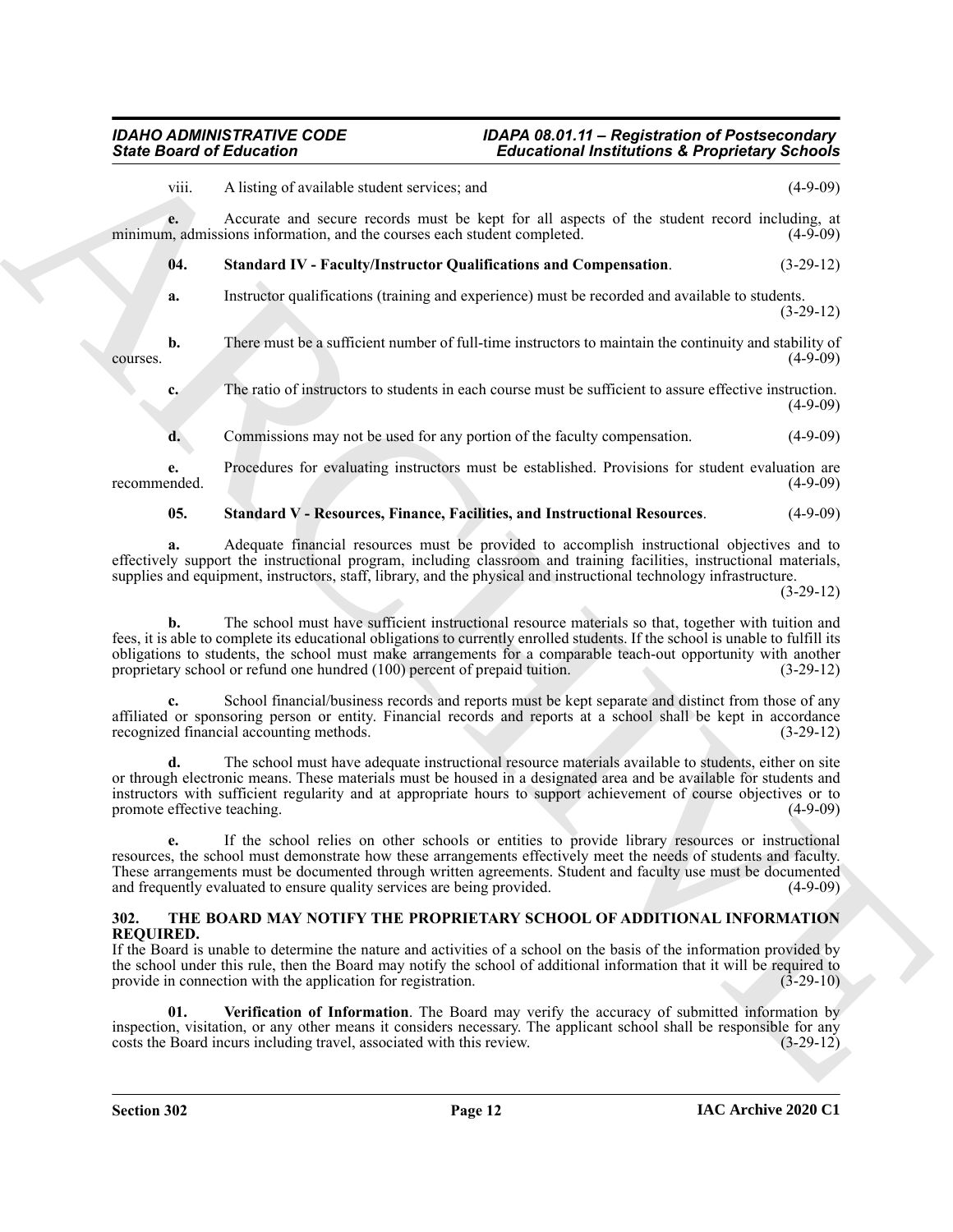<span id="page-12-2"></span>**02. Criteria for Approval or Denial of Registration**. To be approved for registration, the school must demonstrate that it is in compliance with Chapter 24, Title 33, Idaho Code and this rule, including all of the standards described in Section 301 of this rule. A school must remain in compliance for the registration year. (3-29-10)

**03. Public Information**. All information submitted to the Board is subject to disclosure as set forth in the Public Records Act, Title 9, Chapter 3, Idaho Code. (3-29-12)

<span id="page-12-4"></span><span id="page-12-1"></span>**04. Certificate of Registration or Exemption**. (3-29-12)

Since Brazilian of Holintoine Charles in Educational International Representation in the effect of the control of the state of the state of the state of the state of the state of the state of the state of the state of the **a.** A certificate of registration will be issued to a proprietary school that has paid its registration fee and been approved under this rule. A certificate evidencing initial registration will be effective the date it is issued, and continue through June 30 of the next succeeding year. A renewal certificate will be for the period July 1 through June 30 of the next succeeding year. No school that is registered with the Board shall advertise or represent in any manner that it is accredited by the Board. An institution may only represent that it is "Registered with Idaho State Board of Education." Registration is not an endorsement of the school. (4-7-11)

**b.** An institution exempt from registration under these rules may request a certificate of exemption. (3-29-12)

**c.** If a school wishes to offer additional courses or courses of study during the course of a registration year that were not included in its application to the Board prior to issuance of the certificate of registration, then the school must submit a letter to the Board Office along with appropriate approval documentation by the applicable professional or trade board, council, or commission. This letter will be added to the school's registration file.

 $(4-7-11)$ 

**05. Disapproval and Appeal**. If a proprietary school's request for initial registration or a renewal of registration is disapproved by the Board, then the school may appeal such decision in accordance with Chapter 52, Title 67, Idaho Code. The request must be in writing and made to the Board within thirty (30) days of the date the school is notified of the disapproval. (3-29-10) school is notified of the disapproval.

#### <span id="page-12-5"></span><span id="page-12-3"></span>**06. Withdrawal of Approval**. (4-9-09)

**a.** The Board may refuse to renew, or may revoke or suspend approval of a school's registration by giving written notice and the reasons therefore to the school. The school may request a hearing under IDAPA 04.11.01, "Idaho Rules of Administrative Procedure of the Attorney General." (3-29-10)

|  | Withdrawal of approval may be for one (1) or more of the following reasons: |  | $(4-9-09)$ |
|--|-----------------------------------------------------------------------------|--|------------|
|--|-----------------------------------------------------------------------------|--|------------|

i. Violation of Chapter 24, Title 33, Idaho Code or this rule. (4-9-09)

ii. Providing false, misleading, deceptive, or incomplete information to the Board. (3-29-10)

iii. Presenting to prospective or current students information about the school which is false, the misleading, deceptive, or inaccurate in a material respect; or (4-9-09) fraudulent, misleading, deceptive, or inaccurate in a material respect; or

iv. Refusing to allow reasonable inspection or to supply reasonable information after a written request by the Board has been received. (3-29-10)

**c.** If any information contained in the application submitted by the school becomes incorrect or incomplete, then the registered school shall notify the Board of such change within thirty (30) days. A school that ceases operation during the course of a registration year shall immediately provide written notice to the Board of this  $(4-7-11)$  (4-7-11)

<span id="page-12-0"></span>**07. Agent's Certificate of Identification**. Each proprietary school shall ensure that its agents have a valid certificate of identification, and that all of its agents are in compliance with Section 33-2404, Idaho Code. The school shall complete a criminal history check that includes, at a minimum, the State Bureau of Identification, and statewide sex offender registry for each agent having unsupervised contact with minors in the minor's home or at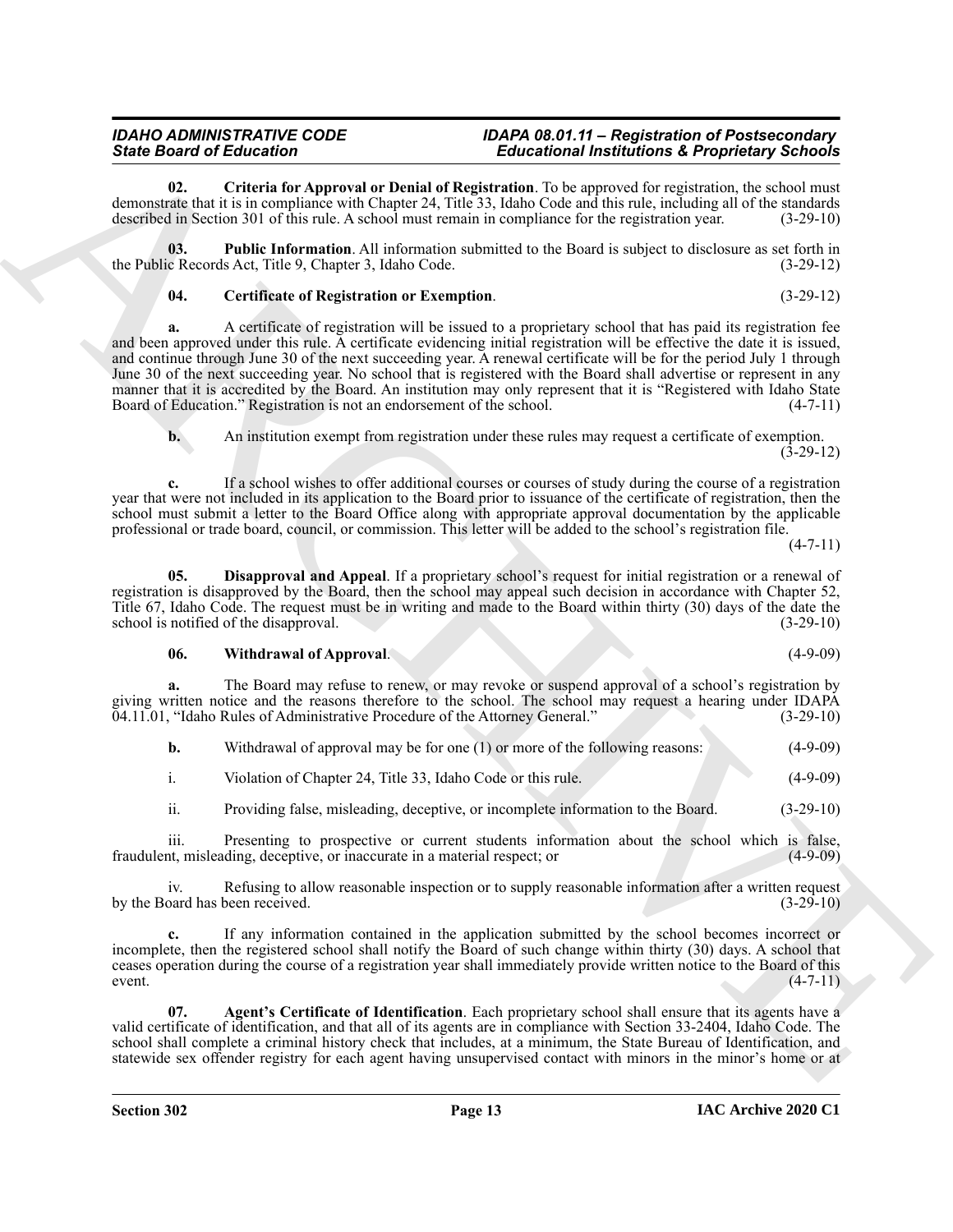<span id="page-13-0"></span>

| <b>State Board of Education</b><br>employer. |                                                               | <b>Educational Institutions &amp; Proprietary Schools</b><br>secondary schools, prior to making application for the agent's certificate of identification. The criminal history check<br>shall be valid for five (5) years and be kept on file by the school. When an employee returns to any proprietary school<br>after a break in service of six (6) months or more a new criminal history check must be obtained. When an employee<br>changes employment between proprietary schools, a new criminal history check must be obtained by the new<br>$(4-7-11)$ |             |
|----------------------------------------------|---------------------------------------------------------------|------------------------------------------------------------------------------------------------------------------------------------------------------------------------------------------------------------------------------------------------------------------------------------------------------------------------------------------------------------------------------------------------------------------------------------------------------------------------------------------------------------------------------------------------------------------|-------------|
|                                              |                                                               |                                                                                                                                                                                                                                                                                                                                                                                                                                                                                                                                                                  |             |
|                                              | a serious felony against a child, Section 18-909, Idaho Code. | The aggravated assault of a child, Section 18-905, Idaho Code, or the assault with intent to commit                                                                                                                                                                                                                                                                                                                                                                                                                                                              | $(3-29-10)$ |
| 11.                                          | a serious felony against a child, Section 18-911, Idaho Code. | The aggravated battery of a child, Section 18-907, Idaho Code, or the battery with intent to commit                                                                                                                                                                                                                                                                                                                                                                                                                                                              | $(3-29-10)$ |
| $\overline{\text{iii}}$ .                    | The injury or death of a child, Section 18-1501, Idaho Code.  |                                                                                                                                                                                                                                                                                                                                                                                                                                                                                                                                                                  | $(3-29-10)$ |
| iv.                                          |                                                               | The sexual abuse of a child under sixteen (16) years of age, Section 18-1506, Idaho Code.                                                                                                                                                                                                                                                                                                                                                                                                                                                                        | $(3-29-10)$ |
| V.                                           |                                                               | The ritualized abuse of a child under eighteen (18) years of age, Section 18-1506A, Idaho Code.                                                                                                                                                                                                                                                                                                                                                                                                                                                                  | $(3-29-10)$ |
| vi.                                          |                                                               | The sexual exploitation of a child, Section 18-1507, Idaho Code.                                                                                                                                                                                                                                                                                                                                                                                                                                                                                                 | $(3-29-10)$ |
| vii.<br>Idaho Code.                          |                                                               | Possession of photographic representations of sexual conduct involving a child, Section 18-1507A,                                                                                                                                                                                                                                                                                                                                                                                                                                                                | $(3-29-10)$ |
| viii.                                        |                                                               | Lewd conduct with a child under the age of sixteen (16) years, Section 18-1508, Idaho Code.                                                                                                                                                                                                                                                                                                                                                                                                                                                                      | $(3-29-10)$ |
| ix.<br>Idaho Code.                           |                                                               | The sexual battery of a minor child sixteen (16) or seventeen (17) years of age, Section 18-1508A,                                                                                                                                                                                                                                                                                                                                                                                                                                                               | $(3-29-10)$ |
| X.                                           |                                                               | The sale or barter of a child for adoption or other purposes, Section 18-1511, Idaho Code.                                                                                                                                                                                                                                                                                                                                                                                                                                                                       | $(3-29-10)$ |
| X1.                                          | Section 18-4006 1., Idaho Code.                               | The murder of a child, Section 18-4003, Idaho Code, or the voluntary manslaughter of a child,                                                                                                                                                                                                                                                                                                                                                                                                                                                                    | $(3-29-10)$ |
| xii.                                         | The kidnapping of a child, Section 18-4502, Idaho Code.       |                                                                                                                                                                                                                                                                                                                                                                                                                                                                                                                                                                  | $(3-29-10)$ |
| xiii.                                        |                                                               | The importation or exportation of a juvenile for immoral purposes, Section 18-5601, Idaho Code.                                                                                                                                                                                                                                                                                                                                                                                                                                                                  | $(3-29-10)$ |
| xiv.<br>Code.                                |                                                               | The abduction of a person under eighteen (18) years of age for prostitution, Section 18-5610, Idaho                                                                                                                                                                                                                                                                                                                                                                                                                                                              | $(3-29-10)$ |
| XV.                                          | The rape of a child, Section 18-6101 or 18-6108, Idaho Code.  |                                                                                                                                                                                                                                                                                                                                                                                                                                                                                                                                                                  | $(3-29-10)$ |
| b.                                           | applicable state or federal law.                              | The general classes of felonies listed in Section 302 shall include equivalent laws of federal or<br>other state jurisdictions. For the purpose of Subsection 302.07, "child" means a minor or juvenile as defined by the                                                                                                                                                                                                                                                                                                                                        | $(3-29-10)$ |
| 08.                                          |                                                               | Surety Bond. Each proprietary school shall comply with the provisions in Section 33-2406, Idaho                                                                                                                                                                                                                                                                                                                                                                                                                                                                  |             |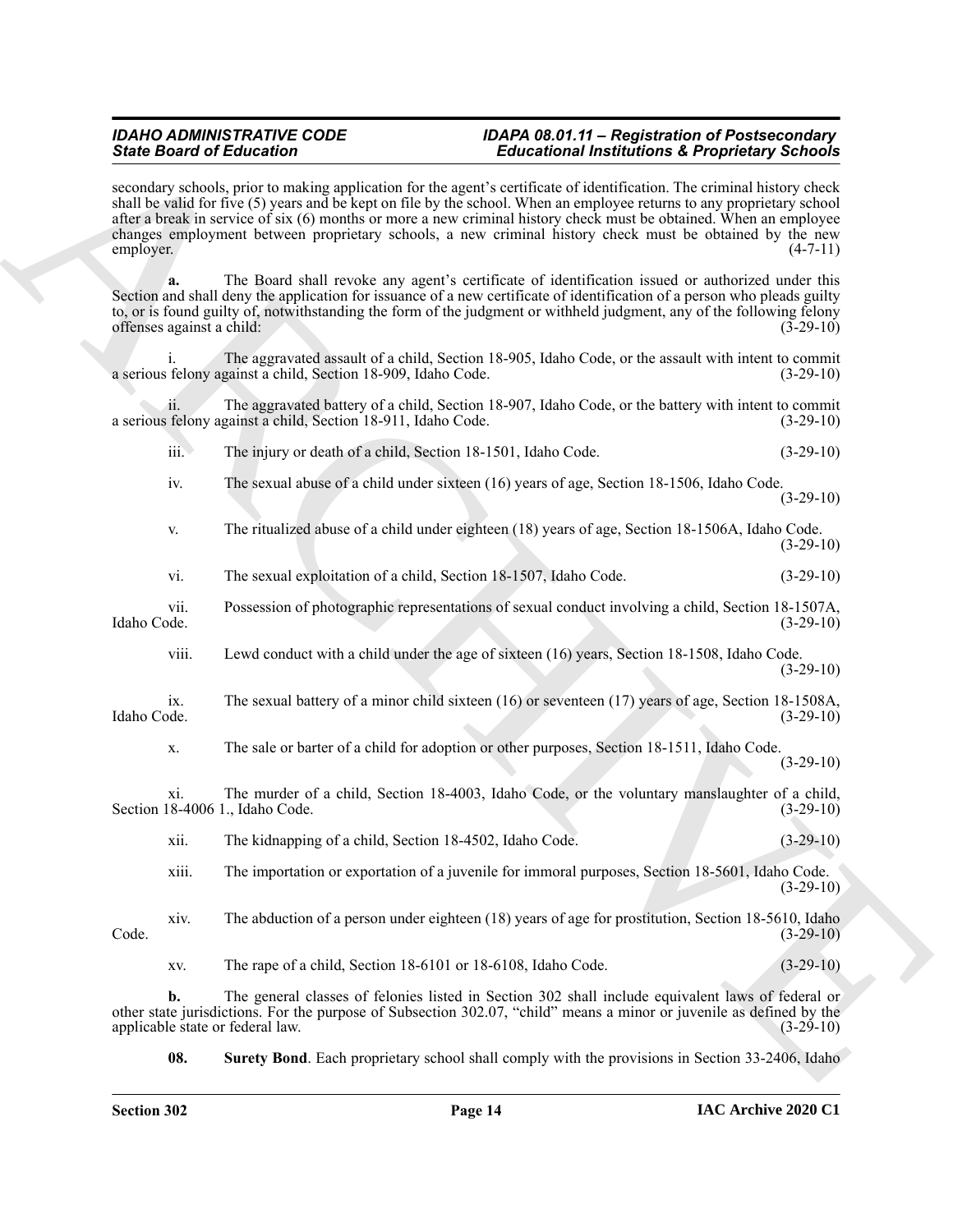Code, relating to a surety bond. (4-9-09)

Since Board of Ecliptonia (and 1) and the United States in the Ecliptonia (and 1) and 1) and 1) and 1) and 1) and 1) and 1) and 1) and 1) and 1) and 1) and 1) and 1) and 1) and 1) and 1) and 1) and 1) and 1) and 1) and 1) **a.** The amount of the surety bond shall be not less than the total tuition and fees to be collected by the school from its students, currently engaged in instructional activities, that covers the period from the beginning through completion of the course of instruction the student has contracted and paid for. This amount shall be based upon the projected tuition and fee revenue for the coming registration year, subject to modification in the event a school experiences significant changes in tuition and fee revenue during the current year. The Executive Director shall determine the appropriate format and method by which this bond value is to be calculated and reported.

(3-29-12)

**b.** Schools must keep a valid bond in force, via periodic renewal as needed, throughout the entire registration year with no lapse in coverage. Schools shall ensure that all bonds include "extended coverage" clauses<br>to remain in effect for one hundred twenty (120) days after the date of a school's closure. (3-29-12) to remain in effect for one hundred twenty (120) days after the date of a school's closure.

**c.** No party to the surety bond may cancel without one hundred twenty (120) day prior notice to all neluding the Office of the State Board of Education. (3-29-10) parties, including the Office of the State Board of Education.

**d.** The Board shall be the beneficiary of the bond and shall oversee the distribution of funds to students who file claims. Schools shall provide proof of the required bond and submit said documentation with their registration applications. (3-29-10)

#### <span id="page-14-0"></span>**303. -- 399. (RESERVED)**

#### <span id="page-14-8"></span><span id="page-14-1"></span>**400. ENFORCEMENT.**

The Board, acting by and through its Executive Director may initiate on its own initiative any investigation relating to a violation of the state laws or rules relating to the requirement that an institution or school register with the Board pursuant to Title 33, Chapter 24, Idaho Code. (3-29-12) pursuant to Title 33, Chapter 24, Idaho Code.

#### <span id="page-14-2"></span>**401. -- 499. (RESERVED)**

#### <span id="page-14-4"></span><span id="page-14-3"></span>**500. COMPLAINTS.**

A complaint concerning an institution or school operating in the State of Idaho (maintaining an Idaho presence) that pertains to a matter described herein shall be reviewed and acted upon as appropriate in accordance with the specific procedures described below: (3-29-12)

<span id="page-14-6"></span>**01. Violations of State Consumer Protection Laws**. A complaint alleging a violation of Idaho consumer protection laws shall be instituted, reviewed, and acted upon in accordance with IDAPA 04.02.01, "Idaho Rules of Consumer Protection, Office of the Attorney General." (3-29-12) Rules of Consumer Protection, Office of the Attorney General."

<span id="page-14-7"></span>**02. Violations of State Laws or Rules Related to the Registration of Postsecondary Educational Institutions and Proprietary Schools**. A complaint alleging violations of state laws or rules related to the requirement that an institution or school register with the Board shall be submitted in writing to the Board's Executive Director for investigation and appropriate enforcement action, including the remedies specified in Section 33-2408, Idaho Code. (3-29-12) Idaho Code. (3-29-12)

#### <span id="page-14-5"></span>**03. Complaints Related to Quality of Education, or Other Matters**. (3-29-12)

**a.** A complaint relating to the quality of education provided by an institution or school or accreditation matters, or any other matter related to the operations or practices of an institution or school other than a state consumer protection matter, shall be submitted on a form provided by the Board to the Executive Director for review and appropriate action. (3-29-12) review and appropriate action.

**b.** If after initial review the Executive Director determines that the complaint relates to the quality of education or accreditation matters, the Executive Director may refer the matter to the accreditation organization of the institution or school at issue for review and recommendation. If a matter referred to an accreditation organization results in resolution of the complaint to the satisfaction of the complainant, then the matter shall be considered resolved and there shall be no further action on the matter. If the matter is not successfully resolved, then the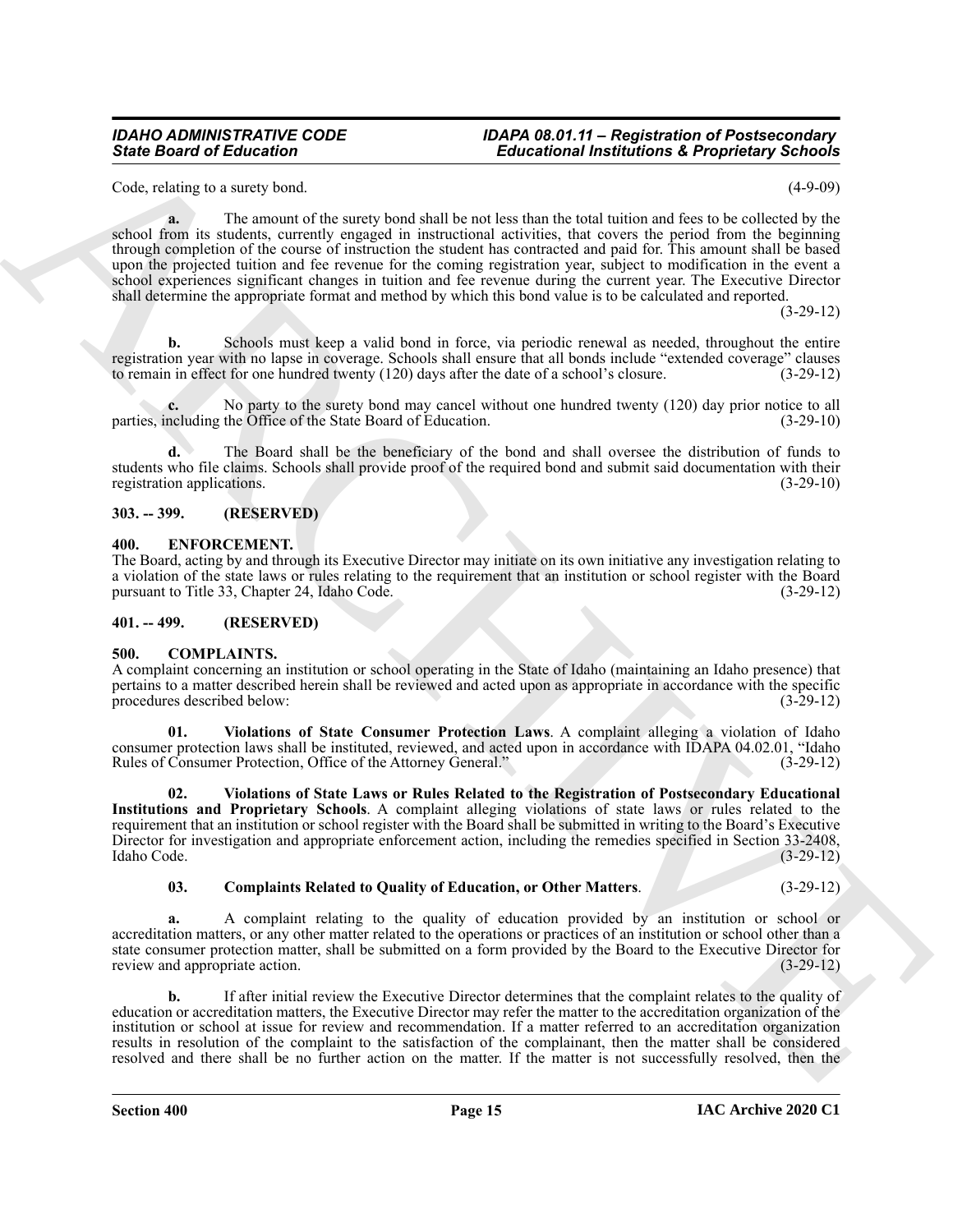Executive Director will review the recommendation of the accreditation organization and follow the procedures for investigations of complaints described in Subsection 500.03.c. of these rules. (3-29-12) investigations of complaints described in Subsection 500.03.c. of these rules.

Since Board of Editorios on the material political interactional interactions are effectively applied to the state of the state of the state of the control interaction of the state of the state of the state of the control **c.** If the complaint pertains to any other matter related to the operations or practices of an institution or school, other than a state consumer protection matter, then the Executive Director will review the complaint to determine whether such complaint falls within the regulatory authority of the Board. If it does not, then Board office will notify the complainant in writing of such determination, and may offer referral of such matter to an appropriate agency or entity. If after initial review the Executive Director determines that the complaint falls within the regulatory authority of the Board, then Board staff will notify both the complainant and the respondent institution or school of the complaint resolution process to be utilized and applicable timelines. The review and investigation of a complaint shall occur as expeditiously as possible. The parties may be asked to respond in writing to the complaint, to submit to interviews, and to provide additional records, documents, statements, or other collateral information as necessary. Any request by the investigator for additional information related to such complaint must be provided promptly. The Board's investigator will review the materials submitted by all parties and at the conclusion of the investigation prepare a summary of the allegations, the investigator's findings, and a recommendation for disposition to the Executive Director. If the Executive Director determines that the facts indicate a probable violation of law or rule over which the Board has regulatory authority, then the Executive Director shall issue a written decision on the disposition of such complaint. Within thirty (30) days after a decision is issued a party aggrieved by such decision may file with the Executive Director a request for a hearing. The provisions of the Idaho Administrative Procedure Act, Chapter 52, Title 67, Idaho Code, shall apply to such hearing and to judicial review of such decision. (3-29-12)

**d.** If the Board office receives a complaint relating to an institution or school that is exempt from registration under Idaho law or these rules, and such institution or school has not elected to voluntarily register, then such institution or school shall be responsible for reimbursing the Board office for the actual costs incurred to process and act on such complaint. (3-29-12)

#### <span id="page-15-0"></span>**501. -- 999. (RESERVED)**